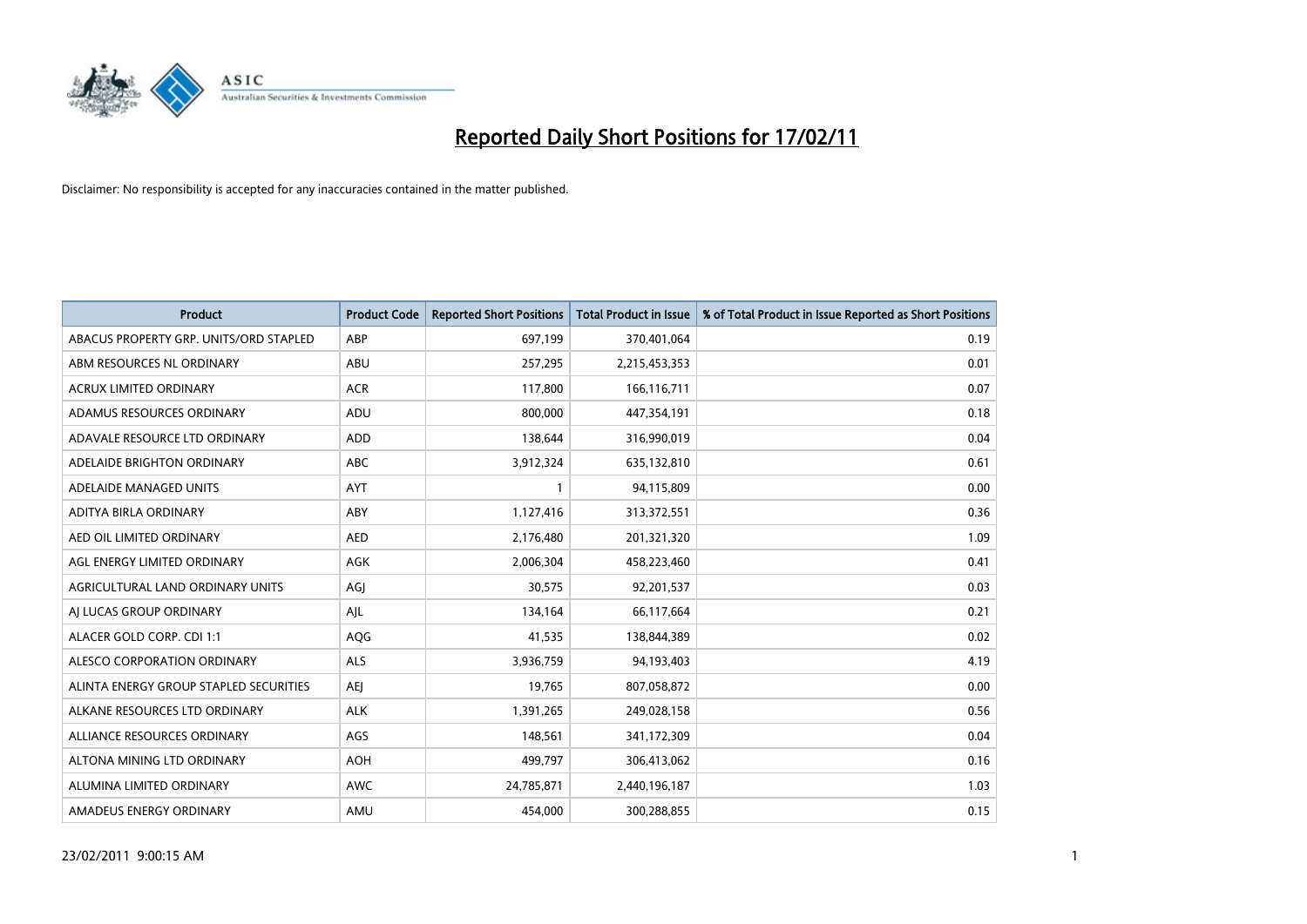

| Product                                 | <b>Product Code</b> | <b>Reported Short Positions</b> | <b>Total Product in Issue</b> | % of Total Product in Issue Reported as Short Positions |
|-----------------------------------------|---------------------|---------------------------------|-------------------------------|---------------------------------------------------------|
| AMALGAMATED HOLDINGS ORDINARY           | AHD                 | 6                               | 157,452,483                   | 0.00                                                    |
| AMCOR LIMITED ORDINARY                  | <b>AMC</b>          | 3,501,330                       | 1,225,519,046                 | 0.27                                                    |
| AMP CAPITAL CHINA ORDINARY UNITS        | <b>AGF</b>          | 65,310                          | 337,034,455                   | 0.02                                                    |
| AMP LIMITED ORDINARY                    | AMP                 | 19,100,310                      | 2,094,424,200                 | 0.85                                                    |
| AMPELLA MINING ORDINARY                 | <b>AMX</b>          | 320,942                         | 202,975,108                   | 0.16                                                    |
| ANSELL LIMITED ORDINARY                 | <b>ANN</b>          | 4,495,808                       | 133,007,903                   | 3.39                                                    |
| ANTARES ENERGY LTD ORDINARY             | <b>AZZ</b>          | 2,136,196                       | 299,333,110                   | 0.71                                                    |
| ANZ BANKING GRP LTD ORDINARY            | ANZ                 | 10,418,775                      | 2,596,103,390                 | 0.38                                                    |
| APA GROUP STAPLED SECURITIES            | <b>APA</b>          | 3,294,725                       | 551,689,118                   | 0.59                                                    |
| APEX MINERALS NL ORDINARY               | <b>AXM</b>          | 885.146                         | 3,917,819,915                 | 0.02                                                    |
| APN EUROPEAN RETAIL UNITS STAPLED SEC.  | <b>AEZ</b>          | 11,832                          | 544,910,660                   | 0.00                                                    |
| APN NEWS & MEDIA ORDINARY               | <b>APN</b>          | 11,475,008                      | 606,084,019                   | 1.91                                                    |
| AQUARIUS PLATINUM. ORDINARY             | <b>AOP</b>          | 2,642,207                       | 463,241,295                   | 0.57                                                    |
| AOUILA RESOURCES ORDINARY               | <b>AQA</b>          | 2,922,607                       | 374,323,124                   | 0.76                                                    |
| ARAFURA RESOURCE LTD ORDINARY           | <b>ARU</b>          | 3,207,287                       | 367,930,342                   | 0.88                                                    |
| ARB CORPORATION ORDINARY                | <b>ARP</b>          | 15,295                          | 72,481,302                    | 0.02                                                    |
| ARDENT LEISURE GROUP STAPLED SECURITIES | AAD                 | 1,970,632                       | 312,836,274                   | 0.64                                                    |
| ARISTOCRAT LEISURE ORDINARY             | <b>ALL</b>          | 24,909,364                      | 533,983,910                   | 4.66                                                    |
| ASCIANO LIMITED ORDINARY                | <b>AIO</b>          | 30,881,319                      | 2,926,103,883                 | 1.08                                                    |
| ASG GROUP LIMITED ORDINARY              | <b>ASZ</b>          | 20,914                          | 168,247,718                   | 0.01                                                    |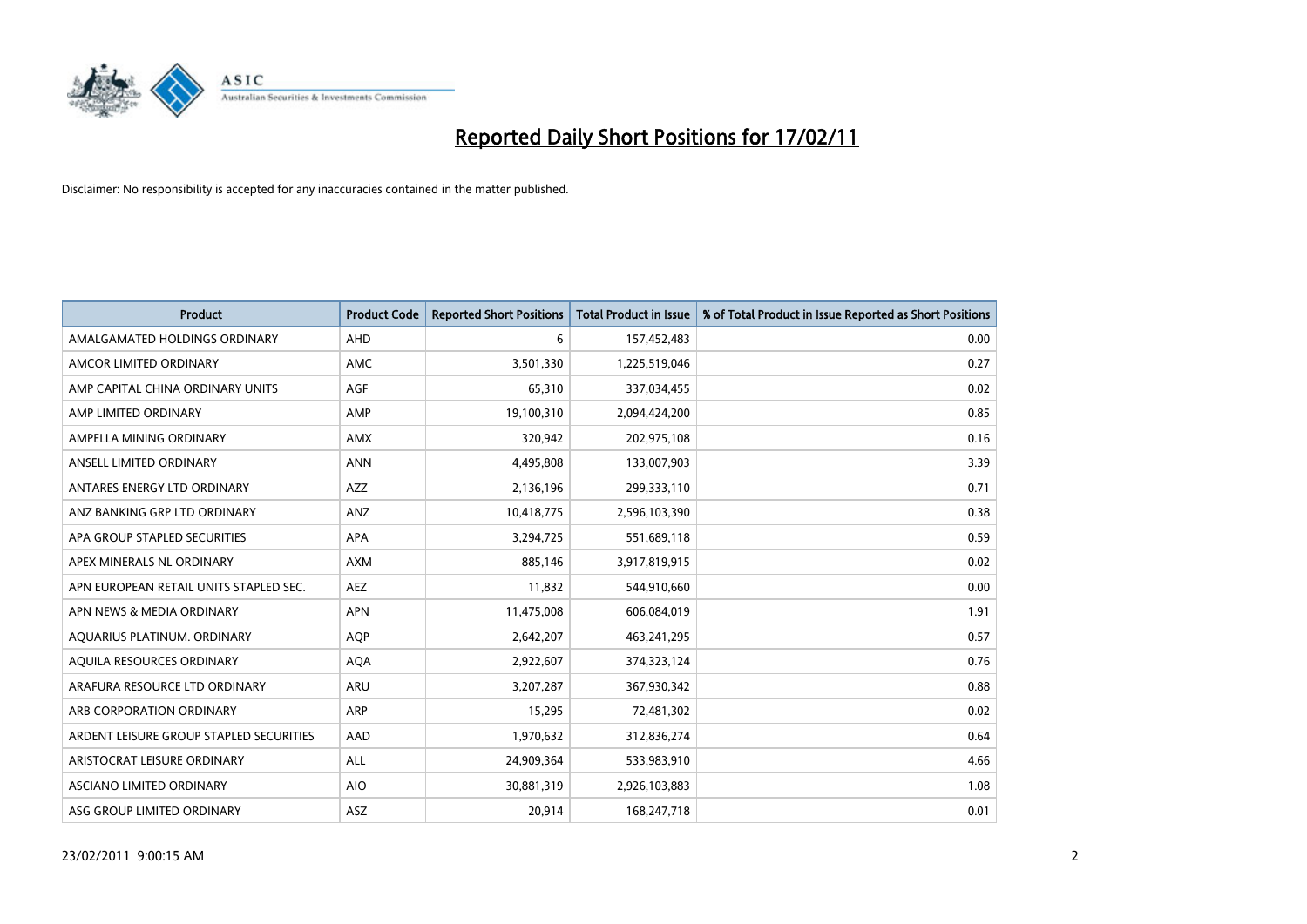

| <b>Product</b>                          | <b>Product Code</b> | <b>Reported Short Positions</b> | <b>Total Product in Issue</b> | % of Total Product in Issue Reported as Short Positions |
|-----------------------------------------|---------------------|---------------------------------|-------------------------------|---------------------------------------------------------|
| ASPEN GROUP ORD/UNITS STAPLED           | <b>APZ</b>          | 1,059,768                       | 588,269,075                   | 0.17                                                    |
| ASTON RES LTD ORDINARY                  | <b>AZT</b>          | 39,392                          | 204,527,604                   | 0.02                                                    |
| ASTRO JAP PROP GROUP STAPLED SECURITIES | AJA                 | 15,744                          | 50,821,741                    | 0.03                                                    |
| ASX LIMITED ORDINARY                    | ASX                 | 1,007,050                       | 175,136,729                   | 0.57                                                    |
| ATLANTIC GOLD NL ORDINARY               | <b>ATV</b>          | 23,565                          | 453,652,937                   | 0.01                                                    |
| ATLANTIC LIMITED ORDINARY               | ATI                 | 530,372                         | 110,845,957                   | 0.48                                                    |
| ATLAS IRON LIMITED ORDINARY             | AGO                 | 23,371,507                      | 549,217,233                   | 4.24                                                    |
| <b>AURORA OIL &amp; GAS ORDINARY</b>    | <b>AUT</b>          | 458,823                         | 403,437,342                   | 0.12                                                    |
| AUSDRILL LIMITED ORDINARY               | ASL                 | 258,895                         | 262,933,906                   | 0.09                                                    |
| AUSENCO LIMITED ORDINARY                | AAX                 | 3,974,924                       | 122,427,576                   | 3.25                                                    |
| <b>AUSTAL LIMITED ORDINARY</b>          | ASB                 | 149,189                         | 188,069,638                   | 0.07                                                    |
| <b>AUSTAR UNITED ORDINARY</b>           | <b>AUN</b>          | 16,043,423                      | 1,271,357,418                 | 1.28                                                    |
| AUSTBROKERS HOLDINGS ORDINARY           | <b>AUB</b>          | $\overline{2}$                  | 54,339,433                    | 0.00                                                    |
| AUSTEREO GROUP LTD. ORDINARY            | <b>AEO</b>          | 555                             | 344,783,708                   | 0.00                                                    |
| AUSTIN ENGINEERING ORDINARY             | ANG                 | 17,672                          | 71,614,403                    | 0.02                                                    |
| <b>AUSTRALAND ASSETS ASSETS</b>         | AAZPB               | 1,168                           | 2,750,000                     | 0.04                                                    |
| AUSTRALAND PROPERTY STAPLED SECURITY    | <b>ALZ</b>          | 480,777                         | 576,837,197                   | 0.07                                                    |
| AUSTRALIAN AGRICULT. ORDINARY           | AAC                 | 4,581,920                       | 264,264,459                   | 1.71                                                    |
| <b>AUSTRALIAN EDUCATION UNITS</b>       | <b>AEU</b>          | 625,000                         | 134,973,383                   | 0.46                                                    |
| AUSTRALIAN INFRASTR, UNITS/ORDINARY     | <b>AIX</b>          | 303,438                         | 620,733,944                   | 0.06                                                    |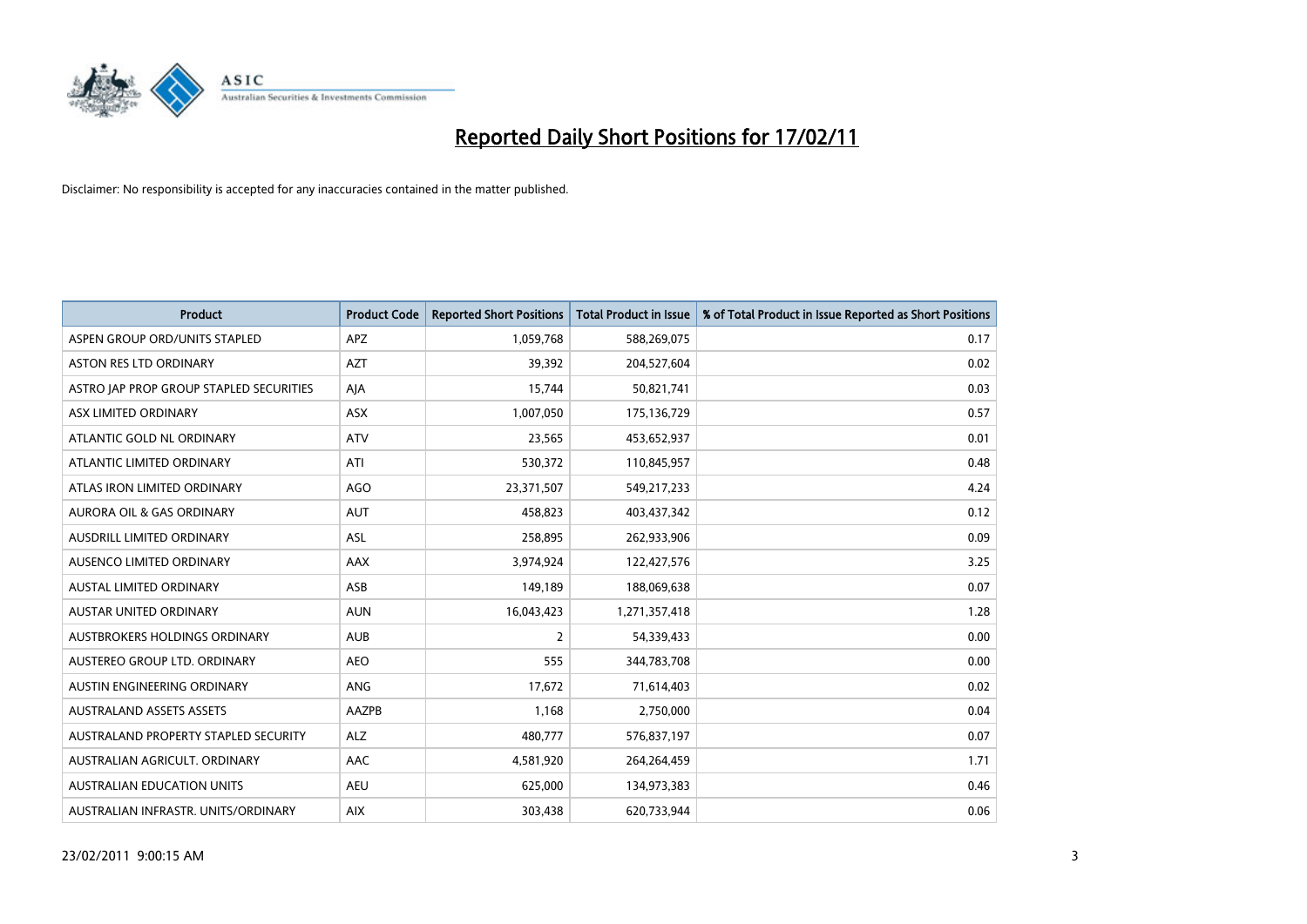

| <b>Product</b>                        | <b>Product Code</b> | <b>Reported Short Positions</b> | <b>Total Product in Issue</b> | % of Total Product in Issue Reported as Short Positions |
|---------------------------------------|---------------------|---------------------------------|-------------------------------|---------------------------------------------------------|
| AUSTRALIAN MINES LTD ORDINARY         | <b>AUZ</b>          | 1,400,000                       | 396,909,440                   | 0.35                                                    |
| AUSTRALIAN PHARM. ORDINARY            | API                 | 1,175,029                       | 488,115,883                   | 0.23                                                    |
| AUTOMOTIVE HOLDINGS ORDINARY          | <b>AHE</b>          | 487,962                         | 226,387,577                   | 0.20                                                    |
| AVEXA LIMITED ORDINARY                | <b>AVX</b>          | 243,657                         | 847,688,779                   | 0.03                                                    |
| <b>AVOCA RESOURCES ORDINARY</b>       | <b>AVO</b>          | 262,257                         | 303,331,781                   | 0.09                                                    |
| AWE LIMITED ORDINARY                  | <b>AWE</b>          | 3,632,432                       | 521,871,941                   | 0.69                                                    |
| AXA ASIA PACIFIC ORDINARY             | <b>AXA</b>          | 6,691,557                       | 2,067,095,545                 | 0.32                                                    |
| <b>BANDANNA ENERGY ORDINARY</b>       | <b>BND</b>          | 120,533                         | 426,265,482                   | 0.03                                                    |
| BANK OF QUEENSLAND. ORDINARY          | <b>BOQ</b>          | 1,963,858                       | 222,072,957                   | 0.89                                                    |
| <b>BANNERMAN RESOURCES ORDINARY</b>   | <b>BMN</b>          | 132,000                         | 234,435,934                   | 0.05                                                    |
| <b>BASS STRAIT OIL CO ORDINARY</b>    | <b>BAS</b>          | 1,482                           | 291,030,250                   | 0.00                                                    |
| <b>BATHURST RESOURCES ORDINARY</b>    | <b>BTU</b>          | 3,780,404                       | 613,291,330                   | 0.62                                                    |
| <b>BAUXITE RESOURCE LTD ORDINARY</b>  | <b>BAU</b>          | 354,244                         | 234,379,896                   | 0.15                                                    |
| <b>BEACH ENERGY LIMITED ORDINARY</b>  | <b>BPT</b>          | 2,928,067                       | 1,099,021,290                 | 0.27                                                    |
| BEADELL RESOURCE LTD ORDINARY         | <b>BDR</b>          | 37,019                          | 622,097,828                   | 0.01                                                    |
| BENDIGO AND ADELAIDE ORDINARY         | <b>BEN</b>          | 5,568,145                       | 357,625,053                   | 1.51                                                    |
| BENDIGO AND ADELAIDE RESET PREFERENCE | <b>BENPB</b>        | 135,205                         | 900,000                       | 15.02                                                   |
| BERKELEY RESOURCES ORDINARY           | <b>BKY</b>          | 661,870                         | 158,935,898                   | 0.41                                                    |
| BETASHARES ASX FIN ETF UNITS          | <b>OFN</b>          | 30,000                          | 4,509,251                     | 0.67                                                    |
| BETASHARES ASX RES ETF UNITS          | <b>ORE</b>          | 120,000                         | 4,519,432                     | 2.66                                                    |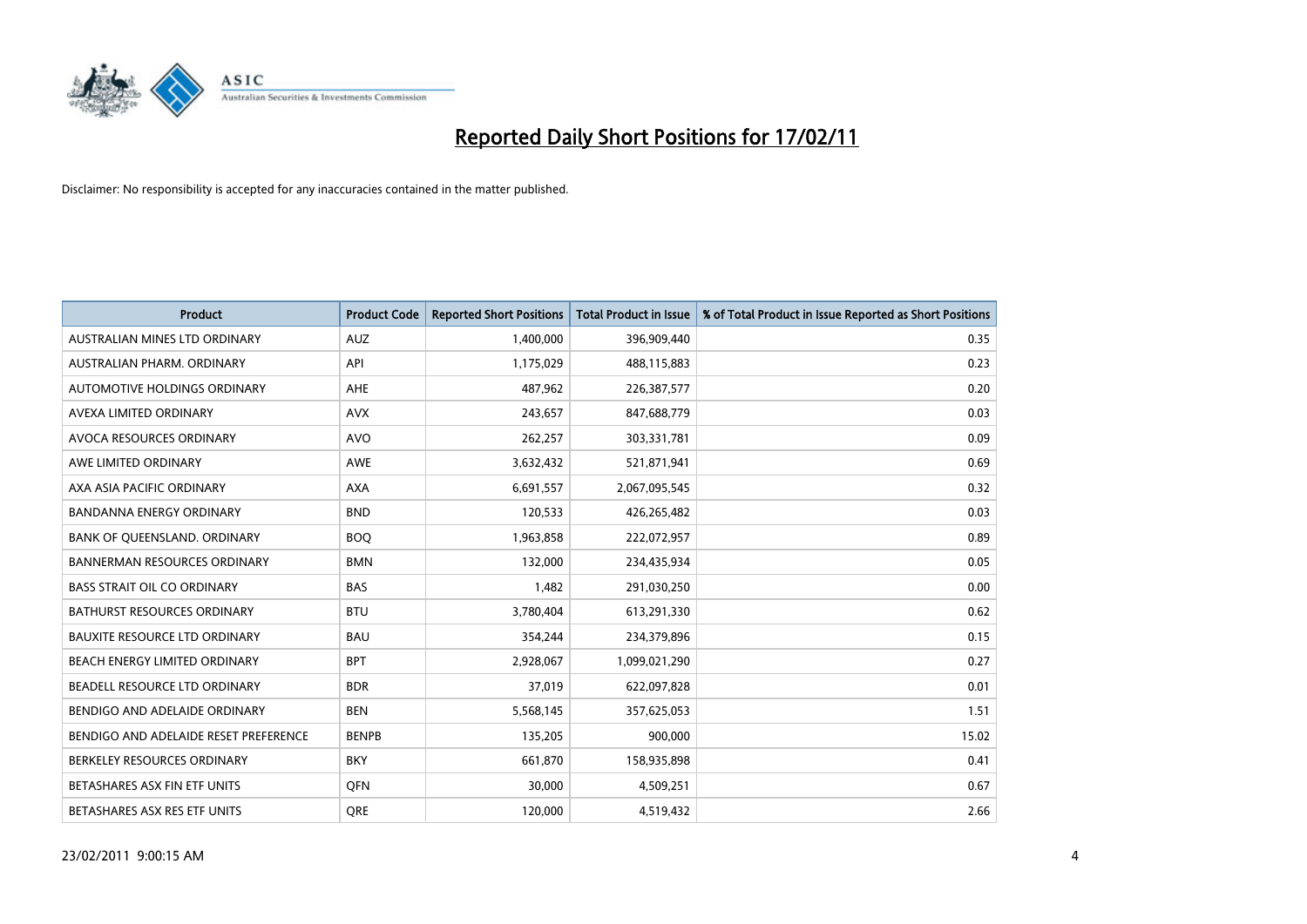

| Product                                  | <b>Product Code</b> | <b>Reported Short Positions</b> | <b>Total Product in Issue</b> | % of Total Product in Issue Reported as Short Positions |
|------------------------------------------|---------------------|---------------------------------|-------------------------------|---------------------------------------------------------|
| <b>BHP BILLITON LIMITED ORDINARY</b>     | <b>BHP</b>          | 21,440,176                      | 3,356,081,497                 | 0.61                                                    |
| <b>BILLABONG ORDINARY</b>                | <b>BBG</b>          | 12,025,311                      | 253,613,826                   | 4.72                                                    |
| <b>BIOTA HOLDINGS ORDINARY</b>           | <b>BTA</b>          | 2,726,033                       | 180,805,565                   | 1.52                                                    |
| <b>BISALLOY STEEL ORDINARY</b>           | <b>BIS</b>          | 84,480                          | 216,455,965                   | 0.04                                                    |
| BKI INVESTMENT LTD ORDINARY              | BKI                 | 508                             | 420,919,092                   | 0.00                                                    |
| <b>BLACKTHORN RESOURCES ORDINARY</b>     | <b>BTR</b>          | 35,848                          | 106,885,300                   | 0.03                                                    |
| <b>BLUESCOPE STEEL LTD ORDINARY</b>      | <b>BSL</b>          | 40,814,013                      | 1,842,207,385                 | 2.21                                                    |
| <b>BOART LONGYEAR ORDINARY</b>           | <b>BLY</b>          | 3,674,116                       | 461,163,412                   | 0.80                                                    |
| <b>BOOM LOGISTICS ORDINARY</b>           | <b>BOL</b>          | 337,999                         | 461,500,712                   | 0.07                                                    |
| <b>BORAL LIMITED, ORDINARY</b>           | <b>BLD</b>          | 28,198,029                      | 724,446,767                   | 3.89                                                    |
| BOTSWANA METALS LTD ORDINARY             | <b>BML</b>          | 7,000                           | 107,787,762                   | 0.01                                                    |
| <b>BOW ENERGY LIMITED ORDINARY</b>       | <b>BOW</b>          | 784,340                         | 348,972,041                   | 0.22                                                    |
| <b>BRADKEN LIMITED ORDINARY</b>          | <b>BKN</b>          | 888,157                         | 139,639,929                   | 0.63                                                    |
| <b>BRAMBLES LIMITED ORDINARY</b>         | <b>BXB</b>          | 10,136,848                      | 1,450,673,115                 | 0.67                                                    |
| BREVILLE GROUP LTD ORDINARY              | <b>BRG</b>          | 2,740                           | 129,615,322                   | 0.00                                                    |
| <b>BRICKWORKS LIMITED ORDINARY</b>       | <b>BKW</b>          | 14,337                          | 147,567,333                   | 0.01                                                    |
| <b>BROCKMAN RESOURCES ORDINARY</b>       | <b>BRM</b>          | 87,930                          | 144,803,151                   | 0.06                                                    |
| BT INVESTMENT MNGMNT ORDINARY            | <b>BTT</b>          | 554,934                         | 160,000,000                   | 0.35                                                    |
| <b>BUNNINGS WAREHOUSE ORDINARY UNITS</b> | <b>BWP</b>          | 1,002,021                       | 427,042,646                   | 0.23                                                    |
| <b>BURU ENERGY ORDINARY</b>              | <b>BRU</b>          | 155,589                         | 182,780,549                   | 0.09                                                    |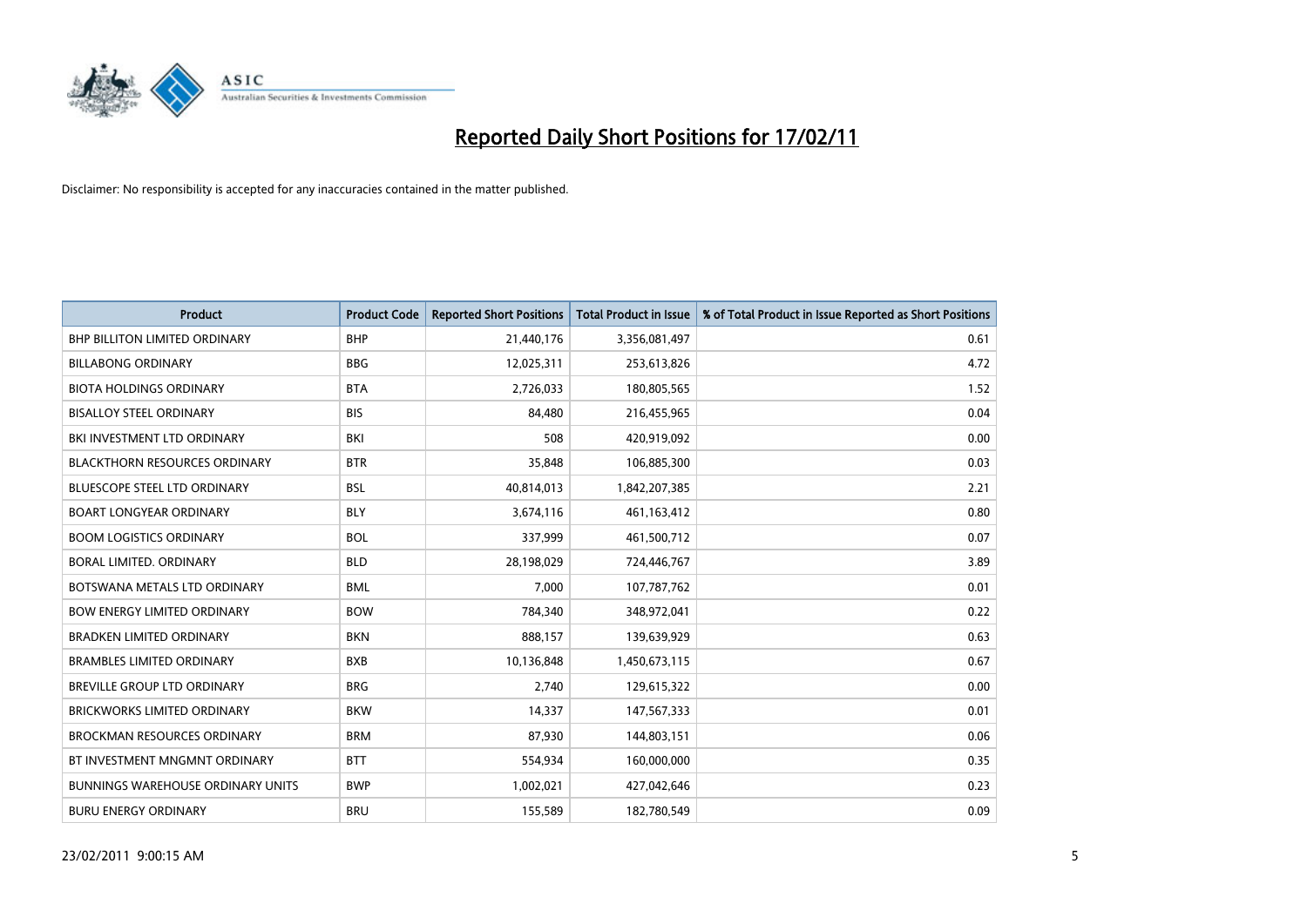

| Product                               | <b>Product Code</b> | <b>Reported Short Positions</b> | <b>Total Product in Issue</b> | % of Total Product in Issue Reported as Short Positions |
|---------------------------------------|---------------------|---------------------------------|-------------------------------|---------------------------------------------------------|
| <b>CABCHARGE AUSTRALIA ORDINARY</b>   | CAB                 | 944,087                         | 120,437,014                   | 0.78                                                    |
| CALTEX AUSTRALIA ORDINARY             | <b>CTX</b>          | 4,747,231                       | 270,000,000                   | 1.75                                                    |
| <b>CAMPBELL BROTHERS ORDINARY</b>     | CPB                 | 71,537                          | 67,503,411                    | 0.11                                                    |
| CAPE LAMBERT RES LTD ORDINARY         | <b>CFE</b>          | 1,992,127                       | 588,333,880                   | 0.33                                                    |
| CAPRAL LIMITED ORDINARY               | CAA                 | 2,131,161                       | 387,898,255                   | 0.55                                                    |
| <b>CARBON ENERGY ORDINARY</b>         | <b>CNX</b>          | 1,302,945                       | 670,872,650                   | 0.19                                                    |
| <b>CARDNO LIMITED ORDINARY</b>        | CDD                 | 14,392                          | 106,250,491                   | 0.01                                                    |
| <b>CARINDALE PROPERTY UNIT</b>        | <b>CDP</b>          | 6,196                           | 70,000,000                    | 0.01                                                    |
| CARNARVON PETROLEUM ORDINARY          | <b>CVN</b>          | 3,248,391                       | 687,820,634                   | 0.48                                                    |
| <b>CARNEGIE WAVE ENERGY ORDINARY</b>  | <b>CWE</b>          | 83,000                          | 859,087,627                   | 0.01                                                    |
| <b>CARPATHIAN RESOURCES ORDINARY</b>  | <b>CPN</b>          | 75,000                          | 265,533,501                   | 0.03                                                    |
| CARPENTARIA EXP. LTD ORDINARY         | <b>CAP</b>          | 9,777                           | 94,341,301                    | 0.01                                                    |
| CARRICK GOLD LIMITED ORDINARY         | <b>CRK</b>          | 25,680                          | 139,500,000                   | 0.02                                                    |
| CARSALES.COM LTD ORDINARY             | <b>CRZ</b>          | 4,128,494                       | 234,073,300                   | 1.76                                                    |
| CASH CONVERTERS ORD/DIV ACCESS        | CCV                 | 338,318                         | 379,761,025                   | 0.08                                                    |
| <b>CASPIAN OIL &amp; GAS ORDINARY</b> | <b>CIG</b>          | 50,000                          | 1,331,500,513                 | 0.00                                                    |
| CATALPA RESOURCES ORDINARY            | CAH                 | 570,177                         | 177,954,355                   | 0.33                                                    |
| CAZALY RESOURCES ORDINARY             | CAZ                 | 1,150                           | 110,291,702                   | 0.00                                                    |
| <b>CEC GROUP LIMITED ORDINARY</b>     | <b>CEG</b>          | 1,750                           | 79,662,662                    | 0.00                                                    |
| <b>CELLNET GROUP ORDINARY</b>         | <b>CLT</b>          | 1,342                           | 69,875,723                    | 0.00                                                    |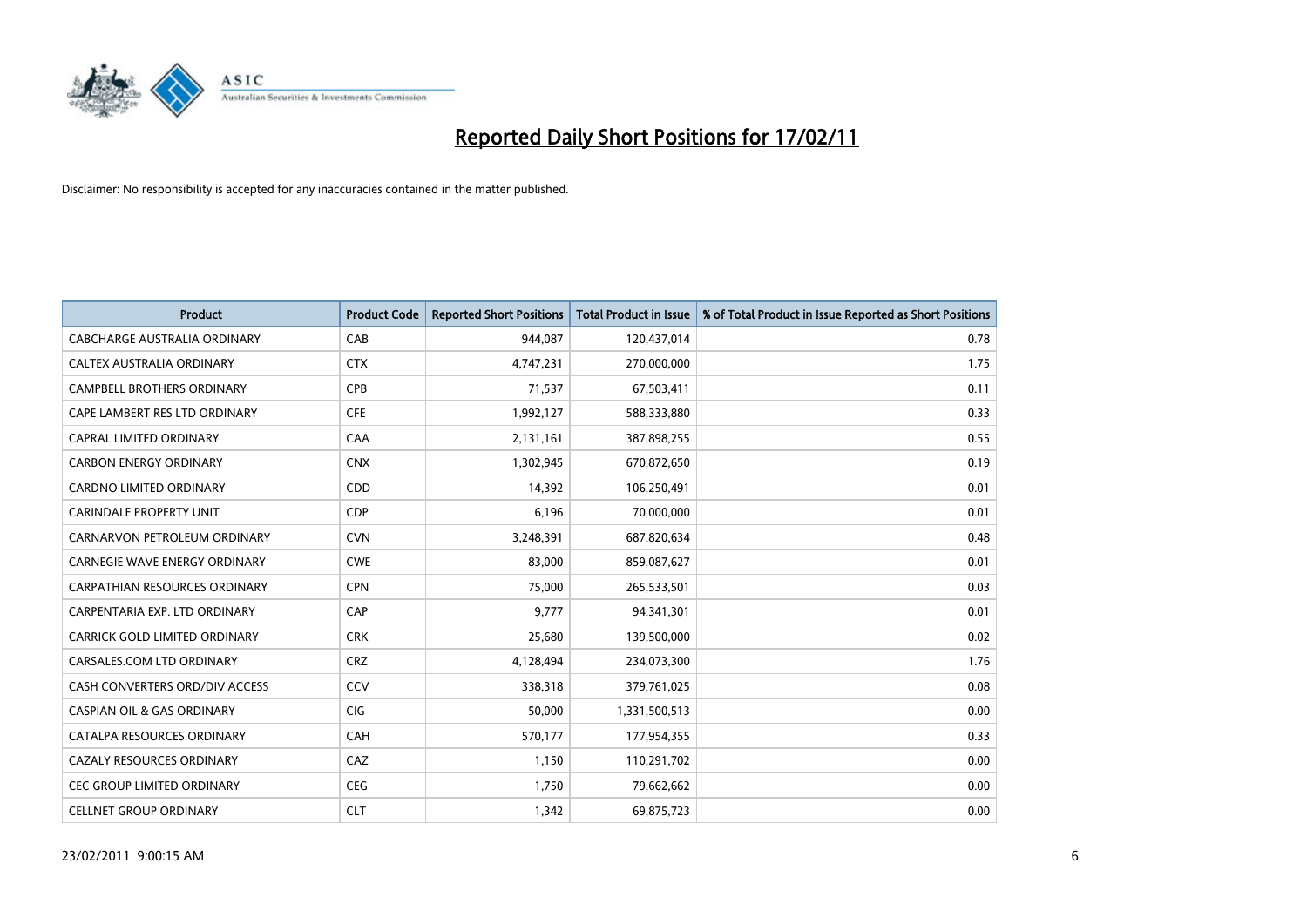

| <b>Product</b>                             | <b>Product Code</b> | <b>Reported Short Positions</b> | <b>Total Product in Issue</b> | % of Total Product in Issue Reported as Short Positions |
|--------------------------------------------|---------------------|---------------------------------|-------------------------------|---------------------------------------------------------|
| CENTRAL PETROLEUM ORDINARY                 | <b>CTP</b>          | 163,513                         | 982,298,842                   | 0.02                                                    |
| CENTREBET INTERNAT. ORDINARY               | <b>CIL</b>          | 11,582                          | 87,764,414                    | 0.01                                                    |
| <b>CENTRO PROPERTIES UNITS/ORD STAPLED</b> | <b>CNP</b>          | 572,699                         | 972,414,514                   | 0.06                                                    |
| CENTRO RETAIL GROUP STAPLED SECURITIES     | <b>CER</b>          | 1,142,167                       | 2,286,399,424                 | 0.05                                                    |
| CERAMIC FUEL CELLS ORDINARY                | <b>CFU</b>          | 1,674,909                       | 1,201,353,566                 | 0.13                                                    |
| <b>CFS RETAIL PROPERTY UNITS</b>           | <b>CFX</b>          | 37,101,012                      | 2,825,628,530                 | 1.31                                                    |
| <b>CHALLENGER DIV.PRO. STAPLED UNITS</b>   | <b>CDI</b>          | 45.601                          | 913,426,007                   | 0.00                                                    |
| <b>CHALLENGER INFRAST, STAPLED UNITS</b>   | <b>CIF</b>          | 314,099                         | 316,223,785                   | 0.10                                                    |
| CHALLENGER LIMITED ORDINARY                | <b>CGF</b>          | 4,690,808                       | 501,959,841                   | 0.92                                                    |
| CHANDLER MACLEOD LTD ORDINARY              | <b>CMG</b>          | 340,915                         | 422,031,685                   | 0.08                                                    |
| CHARTER HALL GROUP STAPLED US PROHIBIT.    | <b>CHC</b>          | 538,758                         | 306,341,814                   | 0.17                                                    |
| <b>CHARTER HALL OFFICE UNIT</b>            | CQ <sub>O</sub>     | 1,803,735                       | 493,319,730                   | 0.36                                                    |
| <b>CHARTER HALL RETAIL UNITS</b>           | <b>CQR</b>          | 399,393                         | 305,810,723                   | 0.13                                                    |
| <b>CHEMGENEX PHARMACEUT ORDINARY</b>       | <b>CXS</b>          | 89,061                          | 283,348,870                   | 0.03                                                    |
| CITIGOLD CORP LTD ORDINARY                 | <b>CTO</b>          | 2,114,790                       | 1,040,278,301                 | 0.21                                                    |
| CLINUVEL PHARMACEUT. ORDINARY              | <b>CUV</b>          | 4,127                           | 30,379,956                    | 0.01                                                    |
| <b>CLOUGH LIMITED ORDINARY</b>             | <b>CLO</b>          | 848,855                         | 770,916,269                   | 0.10                                                    |
| <b>COAL &amp; ALLIED ORDINARY</b>          | <b>CNA</b>          | 3,290                           | 86,584,735                    | 0.00                                                    |
| COAL OF AFRICA LTD ORDINARY                | <b>CZA</b>          | 1,569,743                       | 530,514,663                   | 0.30                                                    |
| <b>COALSPUR MINES LTD ORDINARY</b>         | <b>CPL</b>          | 1,378,199                       | 488,049,453                   | 0.29                                                    |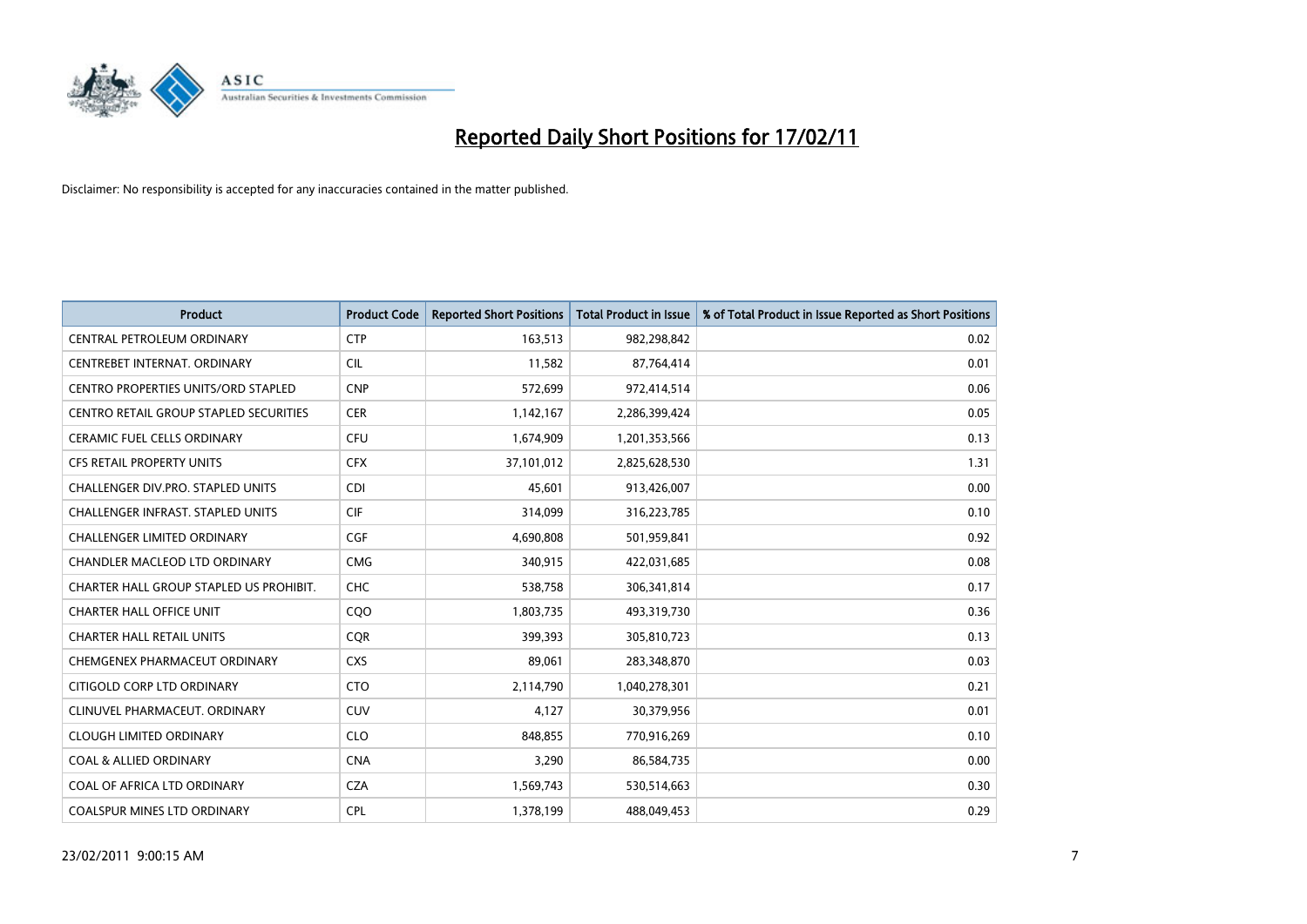

| <b>Product</b>                          | <b>Product Code</b> | <b>Reported Short Positions</b> | Total Product in Issue | % of Total Product in Issue Reported as Short Positions |
|-----------------------------------------|---------------------|---------------------------------|------------------------|---------------------------------------------------------|
| COCA-COLA AMATIL ORDINARY               | <b>CCL</b>          | 6,210,276                       | 756,004,067            | 0.81                                                    |
| <b>COCHLEAR LIMITED ORDINARY</b>        | <b>COH</b>          | 1,216,492                       | 56,682,312             | 2.16                                                    |
| <b>COCKATOO COAL ORDINARY</b>           | <b>COK</b>          | 845,462                         | 1,016,096,908          | 0.08                                                    |
| COFFEY INTERNATIONAL ORDINARY           | <b>COF</b>          | 258,904                         | 132,577,523            | 0.19                                                    |
| COMMONWEALTH BANK, ORDINARY             | <b>CBA</b>          | 14,373,157                      | 1,548,932,074          | 0.91                                                    |
| COMMONWEALTH PROP ORDINARY UNITS        | <b>CPA</b>          | 20,652,060                      | 2,449,599,711          | 0.83                                                    |
| <b>COMPASS RESOURCES ORDINARY</b>       | <b>CMR</b>          | 160,952                         | 147,402,920            | 0.11                                                    |
| <b>COMPUTERSHARE LTD ORDINARY</b>       | <b>CPU</b>          | 2,205,349                       | 555,664,059            | 0.38                                                    |
| <b>CONDOR METALS LTD ORDINARY</b>       | <b>CNK</b>          | 4,238                           | 65,000,000             | 0.01                                                    |
| <b>CONNECTEAST GROUP STAPLED</b>        | <b>CEU</b>          | 24,583,644                      | 3,940,145,951          | 0.62                                                    |
| CONSOLIDATED MEDIA, ORDINARY            | <b>CMI</b>          | 2,222,385                       | 561,834,996            | 0.39                                                    |
| <b>CONTANGO MICROCAP ORDINARY</b>       | <b>CTN</b>          | 7,500                           | 145,708,783            | 0.01                                                    |
| CONTINENTAL COAL LTD ORDINARY           | <b>CCC</b>          | 1,481,119                       | 1,980,616,757          | 0.07                                                    |
| <b>COOPER ENERGY LTD ORDINARY</b>       | <b>COE</b>          | 1,353,197                       | 292,576,001            | 0.47                                                    |
| <b>COPPER STRIKE LTD ORDINARY</b>       | <b>CSE</b>          | 714                             | 129,455,571            | 0.00                                                    |
| <b>CORDLIFE LIMITED ORDINARY</b>        | CBB                 |                                 | 145,360,920            | 0.00                                                    |
| <b>COUNT FINANCIAL ORDINARY</b>         | COU                 | 692,457                         | 262,212,976            | 0.27                                                    |
| <b>CRANE GROUP LIMITED ORDINARY</b>     | <b>CRG</b>          | 1,495,448                       | 79,110,667             | 1.87                                                    |
| <b>CRESCENT GOLD ORDINARY</b>           | <b>CRE</b>          | 299,112                         | 1,063,487,177          | 0.03                                                    |
| <b>CROMWELL PROP STAPLED SECURITIES</b> | <b>CMW</b>          | 82,149                          | 910,985,951            | 0.01                                                    |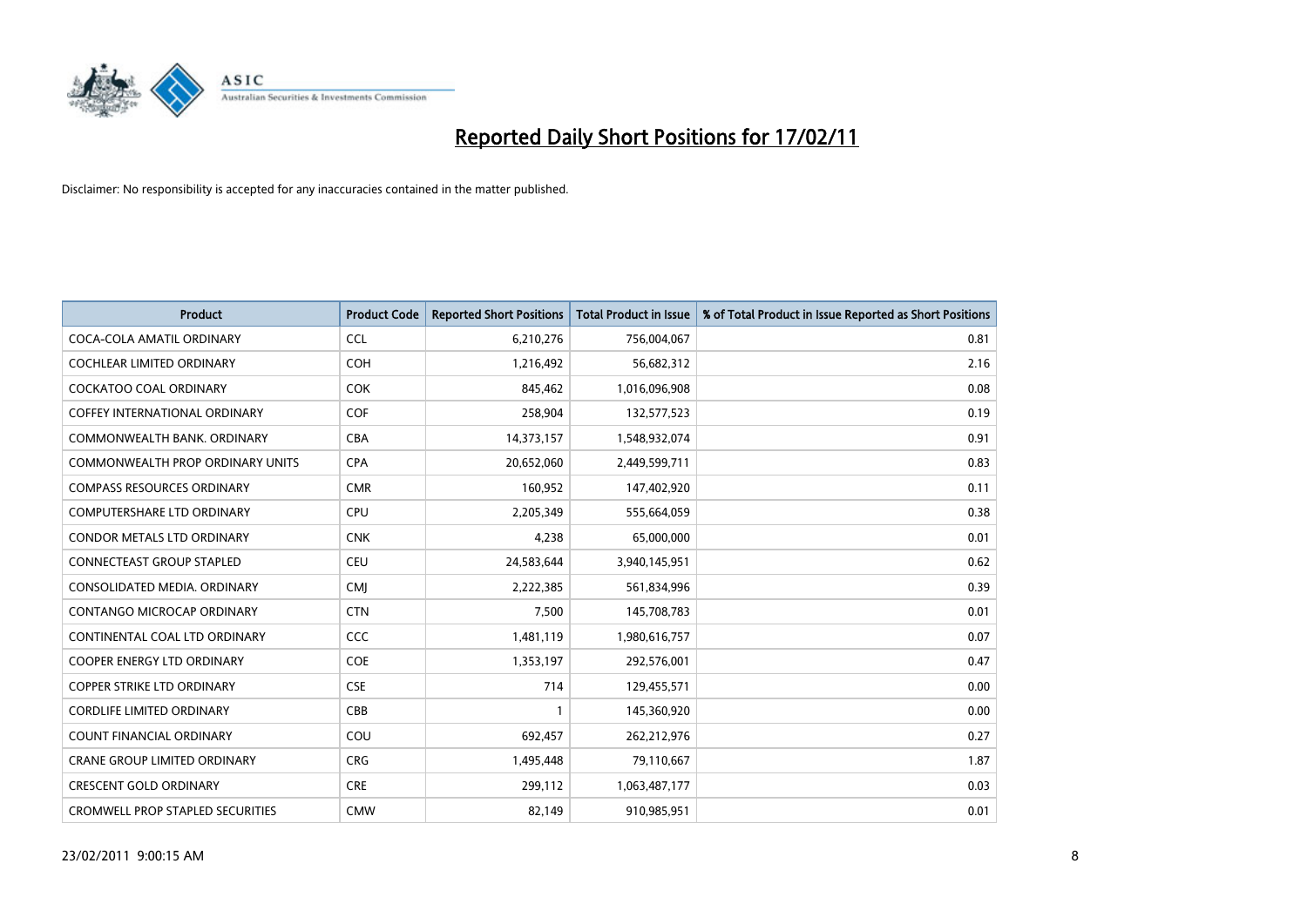

| Product                            | <b>Product Code</b> | <b>Reported Short Positions</b> | <b>Total Product in Issue</b> | % of Total Product in Issue Reported as Short Positions |
|------------------------------------|---------------------|---------------------------------|-------------------------------|---------------------------------------------------------|
| <b>CROWN LIMITED ORDINARY</b>      | <b>CWN</b>          | 3,294,659                       | 754,131,800                   | 0.43                                                    |
| <b>CSG LIMITED ORDINARY</b>        | <b>CSV</b>          | 805,223                         | 244,933,695                   | 0.33                                                    |
| <b>CSL LIMITED ORDINARY</b>        | <b>CSL</b>          | 9,123,736                       | 544,690,565                   | 1.64                                                    |
| <b>CSR LIMITED ORDINARY</b>        | <b>CSR</b>          | 11,321,655                      | 1,517,909,514                 | 0.76                                                    |
| <b>CUDECO LIMITED ORDINARY</b>     | CDU                 | 744,633                         | 145,512,643                   | 0.51                                                    |
| <b>CUSTOMERS LIMITED ORDINARY</b>  | <b>CUS</b>          | 146,737                         | 134,869,357                   | 0.11                                                    |
| DART ENERGY LTD ORDINARY           | <b>DTE</b>          | 324,742                         | 548,938,184                   | 0.06                                                    |
| DAVID JONES LIMITED ORDINARY       | <b>DJS</b>          | 18,386,832                      | 514,034,694                   | 3.56                                                    |
| DECMIL GROUP LIMITED ORDINARY      | <b>DCG</b>          | 17,397                          | 124,204,568                   | 0.01                                                    |
| DEEP YELLOW LIMITED ORDINARY       | <b>DYL</b>          | 15,875                          | 1,127,084,458                 | 0.00                                                    |
| DEVINE LIMITED ORDINARY            | <b>DVN</b>          | 1,000                           | 634,918,223                   | 0.00                                                    |
| DEXUS PROPERTY GROUP STAPLED UNITS | <b>DXS</b>          | 18,529,153                      | 4,839,024,176                 | 0.36                                                    |
| DISCOVERY METALS LTD ORDINARY      | <b>DML</b>          | 234,371                         | 436,628,231                   | 0.06                                                    |
| DOMINION MINING ORDINARY           | <b>DOM</b>          | 1,652                           | 103,520,259                   | 0.00                                                    |
| DOMINO PIZZA ENTERPR ORDINARY      | <b>DMP</b>          | 3                               | 68,407,674                    | 0.00                                                    |
| DOWNER EDI LIMITED ORDINARY        | <b>DOW</b>          | 8,564,079                       | 343,178,483                   | 2.51                                                    |
| DRILLSEARCH ENERGY ORDINARY        | <b>DLS</b>          | 17,591                          | 206,808,417                   | 0.01                                                    |
| DUET GROUP STAPLED US PROHIBIT.    | <b>DUE</b>          | 1,493,823                       | 909,692,991                   | 0.17                                                    |
| DULUXGROUP LIMITED ORDINARY        | <b>DLX</b>          | 2,372,327                       | 367,456,259                   | 0.64                                                    |
| DYESOL LIMITED ORDINARY            | <b>DYE</b>          | 25,279                          | 143,546,197                   | 0.02                                                    |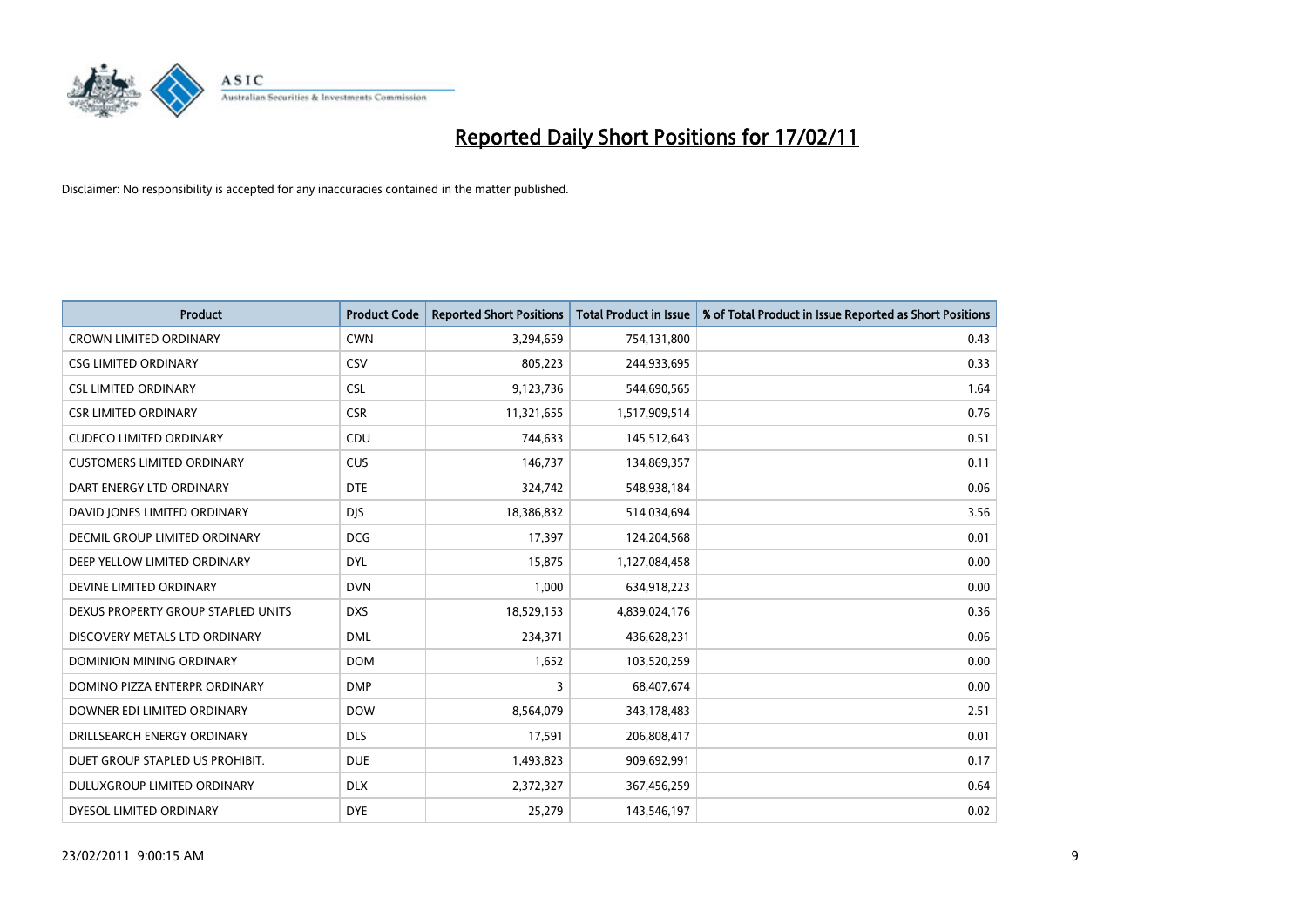

| <b>Product</b>                            | <b>Product Code</b> | <b>Reported Short Positions</b> | <b>Total Product in Issue</b> | % of Total Product in Issue Reported as Short Positions |
|-------------------------------------------|---------------------|---------------------------------|-------------------------------|---------------------------------------------------------|
| <b>EASTERN STAR GAS ORDINARY</b>          | <b>ESG</b>          | 4,652,505                       | 991,567,041                   | 0.46                                                    |
| EDT RETAIL TRUST UNITS                    | <b>EDT</b>          | 99,457                          | 4,700,290,868                 | 0.00                                                    |
| <b>ELDERS LIMITED HYBRIDS</b>             | <b>ELDPA</b>        | 74,140                          | 1,500,000                     | 4.94                                                    |
| <b>ELDERS LIMITED ORDINARY</b>            | <b>ELD</b>          | 16,546,357                      | 448,598,480                   | 3.68                                                    |
| ELDORADO GOLD CORP CDI 1:1                | EAU                 | 136,247                         | 19,905,333                    | 0.70                                                    |
| ELEMENTOS LIMITED ORDINARY                | <b>ELT</b>          | 8                               | 56,885,454                    | 0.00                                                    |
| ELIXIR PETROLEUM LTD ORDINARY             | <b>EXR</b>          | 324,400                         | 188,988,472                   | 0.17                                                    |
| <b>EMECO HOLDINGS ORDINARY</b>            | <b>EHL</b>          | 743,803                         | 631,237,586                   | 0.12                                                    |
| ENERGY RESOURCES ORDINARY 'A'             | ERA                 | 2,577,189                       | 190,737,934                   | 1.35                                                    |
| <b>ENERGY WORLD CORPOR, ORDINARY</b>      | <b>EWC</b>          | 16,820,281                      | 1,561,166,672                 | 1.09                                                    |
| <b>ENGENCO LIMITED ORDINARY</b>           | EGN                 | 668,476                         | 532,877,576                   | 0.13                                                    |
| <b>ENTEK ENERGY LTD ORDINARY</b>          | ETE                 | 489,903                         | 287,692,535                   | 0.17                                                    |
| <b>ENTELLECT SOLUTIONS ORDINARY</b>       | <b>ESN</b>          | 464.050                         | 1,740,334,200                 | 0.03                                                    |
| <b>ENVESTRA LIMITED ORDINARY</b>          | <b>ENV</b>          | 1,835,744                       | 1,430,398,609                 | 0.12                                                    |
| EQUINOX MINERALS LTD CHESS DEPOSITARY INT | EON                 | 1,715,836                       | 877,042,919                   | 0.20                                                    |
| <b>EUROGOLD LIMITED ORDINARY</b>          | <b>EUG</b>          | 39,213                          | 86,805,402                    | 0.05                                                    |
| <b>EVEREST FINANCIAL ORDINARY</b>         | EFG                 | 4,300                           | 251,442,316                   | 0.00                                                    |
| EXCO RESOURCES LTD ORDINARY               | EXS                 | 31,826                          | 346,494,187                   | 0.01                                                    |
| EXTRACT RESOURCES ORDINARY                | <b>EXT</b>          | 411,611                         | 243,552,298                   | 0.16                                                    |
| FAIRFAX MEDIA LTD ORDINARY                | <b>FXI</b>          | 294,132,106                     | 2,351,955,725                 | 12.50                                                   |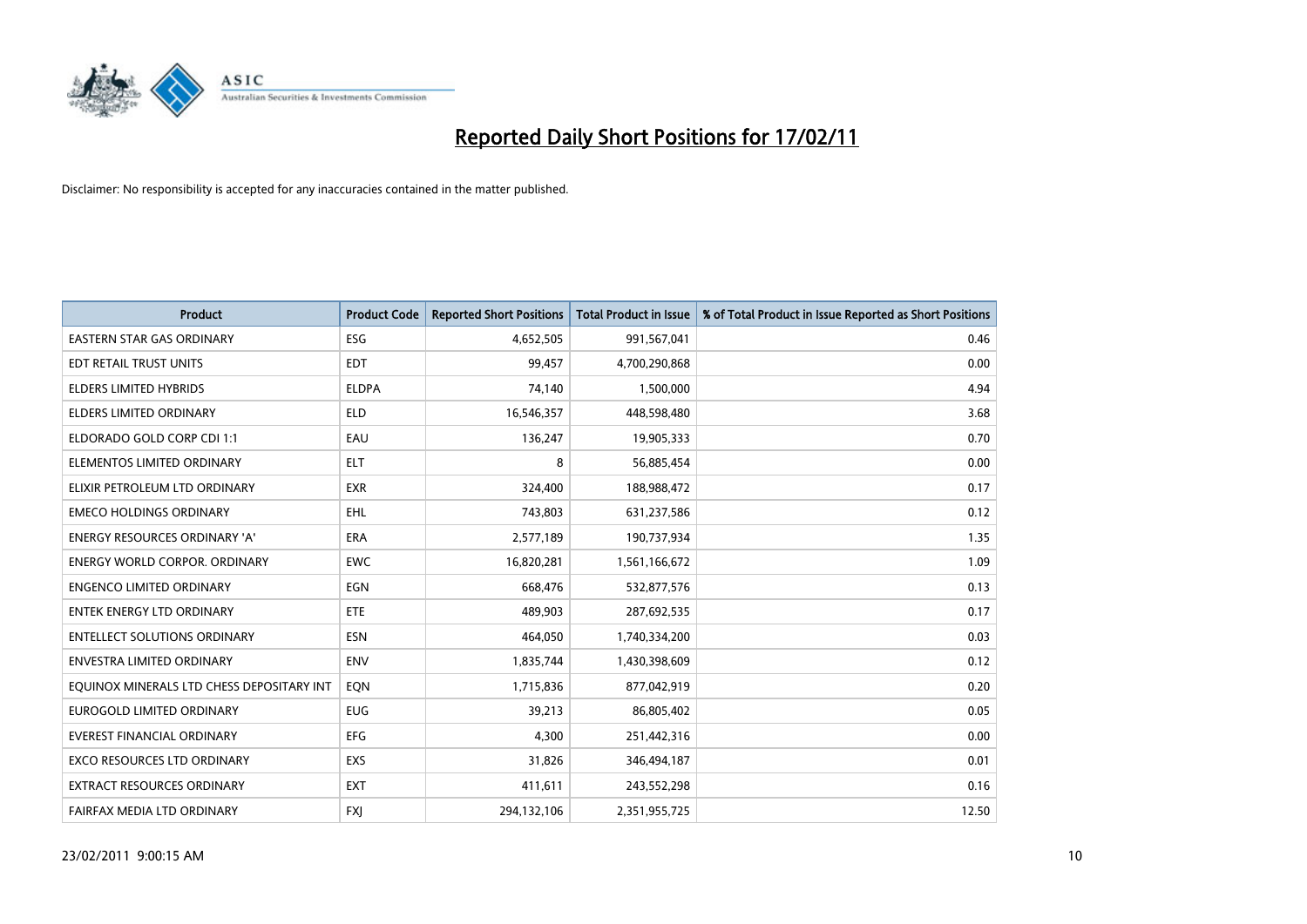

| <b>Product</b>                        | <b>Product Code</b> | <b>Reported Short Positions</b> | <b>Total Product in Issue</b> | % of Total Product in Issue Reported as Short Positions |
|---------------------------------------|---------------------|---------------------------------|-------------------------------|---------------------------------------------------------|
| <b>FANTASTIC HOLDINGS ORDINARY</b>    | <b>FAN</b>          | 6,933                           | 102,739,538                   | 0.00                                                    |
| FAR LTD ORDINARY                      | <b>FAR</b>          | 664,906                         | 1,244,439,464                 | 0.05                                                    |
| <b>FERRAUS LIMITED ORDINARY</b>       | <b>FRS</b>          | 574,515                         | 205,700,890                   | 0.28                                                    |
| FISHER & PAYKEL APP. ORDINARY         | <b>FPA</b>          | 8,773,970                       | 724,235,162                   | 1.21                                                    |
| FISHER & PAYKEL H. ORDINARY           | <b>FPH</b>          | 2,674,947                       | 520,409,135                   | 0.52                                                    |
| FKP PROPERTY GROUP STAPLED SECURITIES | <b>FKP</b>          | 20,553,374                      | 1,174,033,185                 | 1.77                                                    |
| FLEETWOOD CORP ORDINARY               | <b>FWD</b>          | 84,653                          | 57,281,484                    | 0.14                                                    |
| FLETCHER BUILDING ORDINARY            | <b>FBU</b>          | 5,721,708                       | 611,250,393                   | 0.94                                                    |
| FLEXIGROUP LIMITED ORDINARY           | <b>FXL</b>          | 55,978                          | 275,472,492                   | 0.02                                                    |
| <b>FLIGHT CENTRE ORDINARY</b>         | <b>FLT</b>          | 2,733,182                       | 99,798,029                    | 2.75                                                    |
| FLINDERS MINES LTD ORDINARY           | <b>FMS</b>          | 21,660,818                      | 1,820,384,571                 | 1.18                                                    |
| <b>FORGE GROUP LIMITED ORDINARY</b>   | FGE                 | 56,852                          | 82,864,014                    | 0.07                                                    |
| FORTE ENERGY NL ORDINARY              | <b>FTE</b>          | 2,958,986                       | 669,756,735                   | 0.44                                                    |
| FORTESCUE METALS GRP ORDINARY         | <b>FMG</b>          | 11,715,115                      | 3,112,711,159                 | 0.36                                                    |
| <b>FOSTER'S GROUP ORDINARY</b>        | <b>FGL</b>          | 8,033,907                       | 1,935,386,127                 | 0.39                                                    |
| FTD CORPORATION ORDINARY              | <b>FTD</b>          | 8.088                           | 33,474,593                    | 0.02                                                    |
| <b>FUNTASTIC LIMITED ORDINARY</b>     | <b>FUN</b>          | 322,528                         | 340,997,682                   | 0.09                                                    |
| <b>G.U.D. HOLDINGS ORDINARY</b>       | GUD                 | 479,403                         | 68,426,721                    | 0.72                                                    |
| <b>G8 EDUCATION LIMITED ORDINARY</b>  | <b>GEM</b>          | 869,099                         | 183,304,537                   | 0.48                                                    |
| <b>GALAXY RESOURCES ORDINARY</b>      | GXY                 | 696,107                         | 192,653,358                   | 0.34                                                    |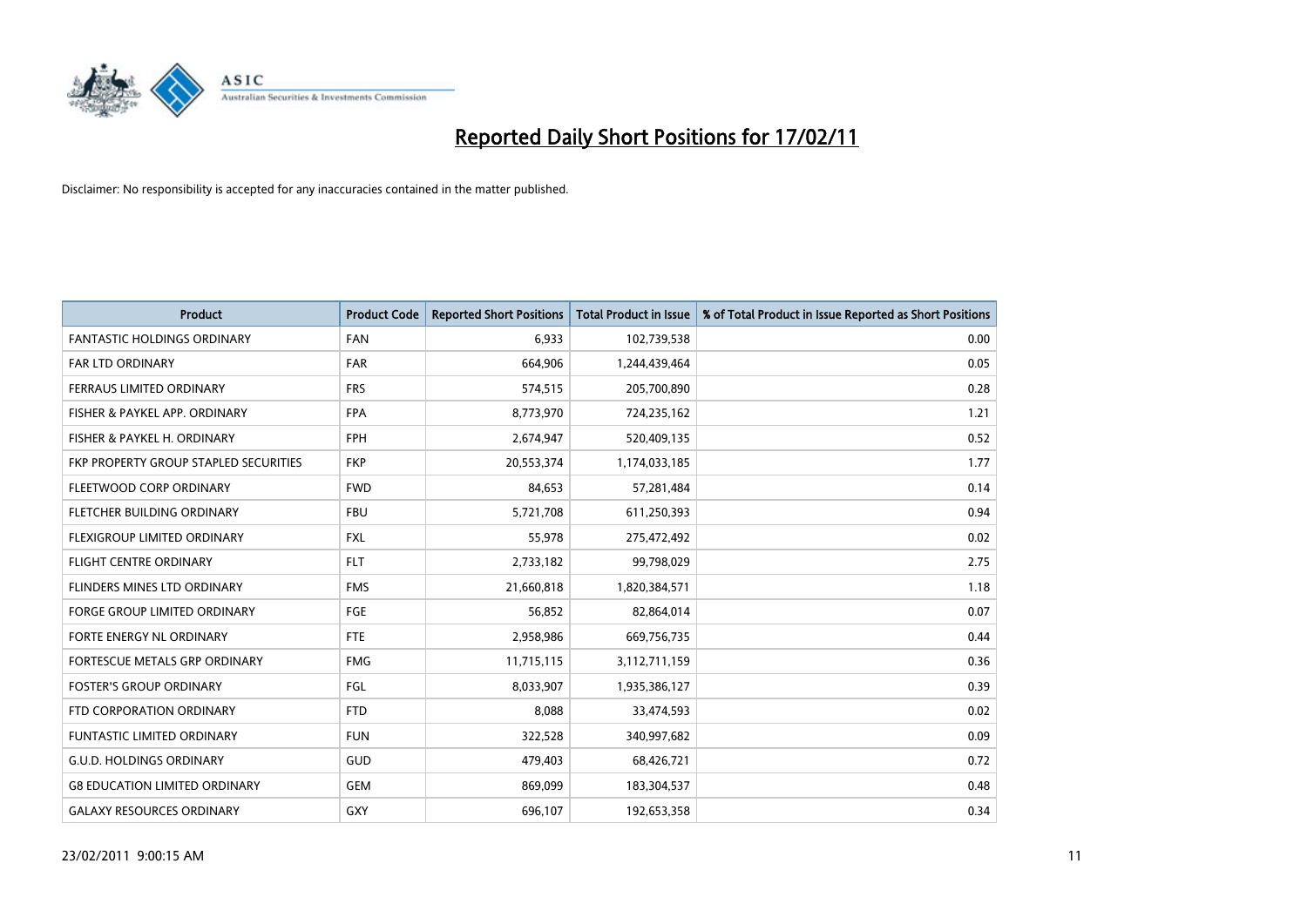

| <b>Product</b>                            | <b>Product Code</b> | <b>Reported Short Positions</b> | <b>Total Product in Issue</b> | % of Total Product in Issue Reported as Short Positions |
|-------------------------------------------|---------------------|---------------------------------|-------------------------------|---------------------------------------------------------|
| <b>GEODYNAMICS LIMITED ORDINARY</b>       | GDY                 | 651,088                         | 333,643,956                   | 0.20                                                    |
| <b>GINDALBIE METALS LTD ORDINARY</b>      | <b>GBG</b>          | 9,991,867                       | 935,215,590                   | 1.07                                                    |
| <b>GIRALIA RESOURCES NL ORDINARY</b>      | <b>GIR</b>          | 60,200                          | 183,085,170                   | 0.03                                                    |
| <b>GLOBAL MINING ORDINARY</b>             | <b>GMI</b>          | 8,951                           | 191,820,968                   | 0.00                                                    |
| <b>GLOUCESTER COAL ORDINARY</b>           | <b>GCL</b>          | 253,057                         | 140,447,062                   | 0.18                                                    |
| <b>GME RESOURCES LTD ORDINARY</b>         | <b>GME</b>          | 800                             | 302,352,750                   | 0.00                                                    |
| <b>GOLDEN WEST RESOURCE ORDINARY</b>      | <b>GWR</b>          | 1,617                           | 189,606,127                   | 0.00                                                    |
| <b>GOODMAN FIELDER, ORDINARY</b>          | GFF                 | 26,754,629                      | 1,380,386,438                 | 1.96                                                    |
| <b>GOODMAN GROUP STAPLED US PROHIBIT.</b> | <b>GMG</b>          | 6,578,613                       | 6,893,222,796                 | 0.08                                                    |
| <b>GPT GROUP STAPLED SEC.</b>             | <b>GPT</b>          | 9,124,083                       | 1,855,529,431                 | 0.50                                                    |
| <b>GRAINCORP LIMITED A CLASS ORDINARY</b> | <b>GNC</b>          | 716,940                         | 198,318,900                   | 0.35                                                    |
| <b>GRANGE RESOURCES, ORDINARY</b>         | <b>GRR</b>          | 1,115,954                       | 1,152,077,403                 | 0.10                                                    |
| <b>GREENCAP LIMITED ORDINARY</b>          | GCG                 |                                 | 262,515,385                   | 0.00                                                    |
| <b>GREENLAND MIN EN LTD ORDINARY</b>      | GGG                 | 1,045,648                       | 310,937,808                   | 0.34                                                    |
| <b>GRYPHON MINERALS LTD ORDINARY</b>      | GRY                 | 201,153                         | 292,822,058                   | 0.08                                                    |
| GUINNESS PEAT GROUP. CHESS DEPOSITARY INT | <b>GPG</b>          | 56                              | 292,813,582                   | 0.00                                                    |
| <b>GUNNS LIMITED ORDINARY</b>             | <b>GNS</b>          | 29,777,508                      | 848,401,559                   | 3.50                                                    |
| <b>GWA GROUP LTD ORDINARY</b>             | <b>GWA</b>          | 5,466,841                       | 301,102,514                   | 1.83                                                    |
| HARVEY NORMAN ORDINARY                    | <b>HVN</b>          | 36,650,840                      | 1,062,316,784                 | 3.42                                                    |
| <b>HASTIE GROUP LIMITED ORDINARY</b>      | <b>HST</b>          | 2.690.376                       | 239,781,419                   | 1.11                                                    |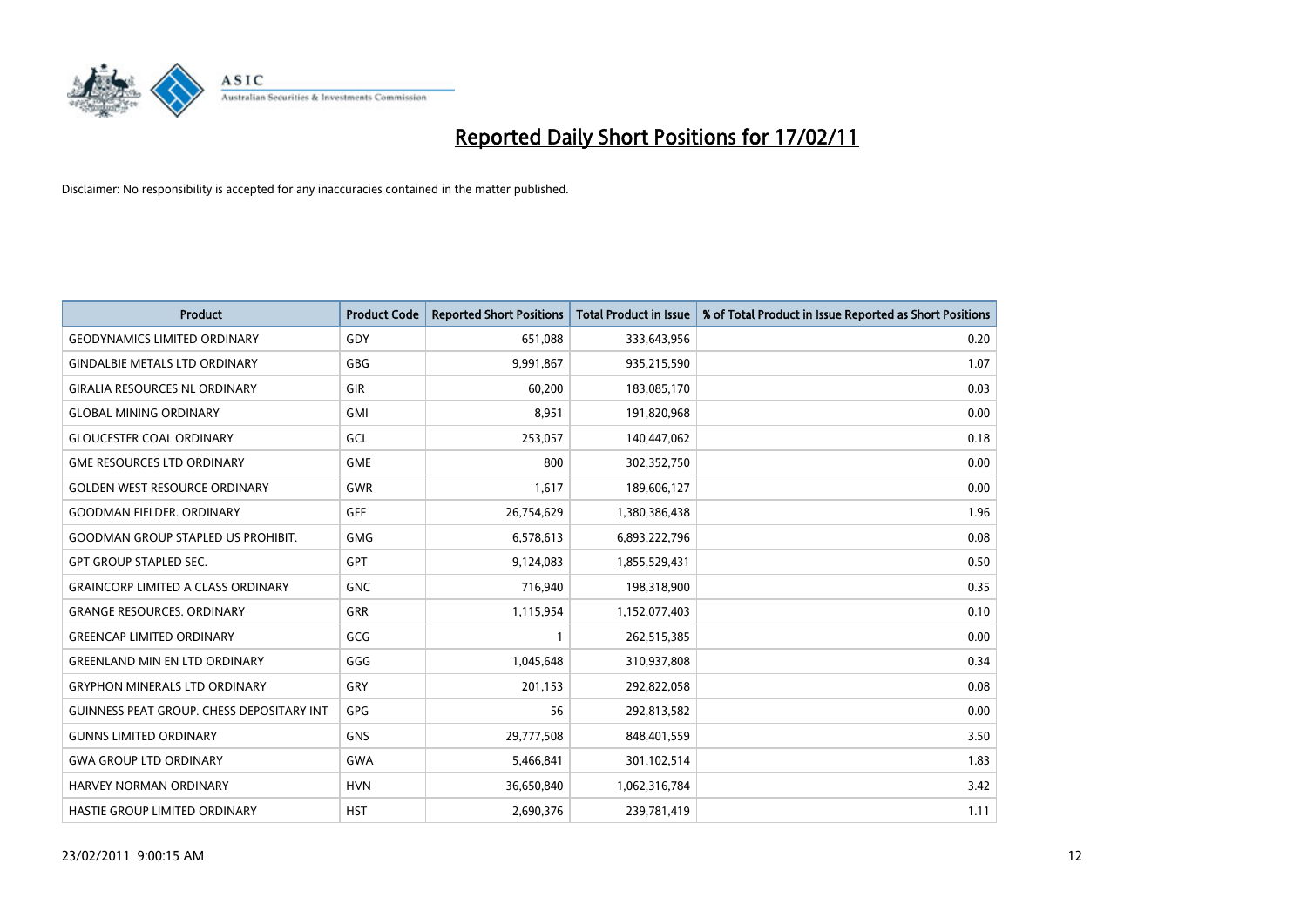

| Product                               | <b>Product Code</b> | <b>Reported Short Positions</b> | <b>Total Product in Issue</b> | % of Total Product in Issue Reported as Short Positions |
|---------------------------------------|---------------------|---------------------------------|-------------------------------|---------------------------------------------------------|
| HASTINGS DIVERSIFIED STAPLED SECURITY | <b>HDF</b>          | 685,547                         | 520,447,040                   | 0.12                                                    |
| <b>HEARTWARE INT INC CDI 35:1</b>     | <b>HIN</b>          | 272,008                         | 66,059,280                    | 0.41                                                    |
| <b>HENDERSON GROUP CDI 1:1</b>        | <b>HGG</b>          | 5,460,515                       | 554,072,125                   | 0.99                                                    |
| HFA HOLDINGS LIMITED ORDINARY         | <b>HFA</b>          | 2,004,733                       | 469,330,170                   | 0.42                                                    |
| <b>HIGHLANDS PACIFIC ORDINARY</b>     | <b>HIG</b>          | 2,382,804                       | 686,082,148                   | 0.35                                                    |
| HILLCREST LITIGAT, ORDINARY           | <b>HLS</b>          | 1,600,000                       | 76,488,557                    | 2.09                                                    |
| HILLGROVE RES LTD ORDINARY            | <b>HGO</b>          | 361,430                         | 793,698,575                   | 0.05                                                    |
| HILLS HOLDINGS LTD ORDINARY           | <b>HIL</b>          | 1,964,756                       | 248,676,841                   | 0.79                                                    |
| HORIZON OIL LIMITED ORDINARY          | <b>HZN</b>          | 2,589,090                       | 1,130,311,515                 | 0.23                                                    |
| HUNNU COAL LIMITED ORDINARY           | <b>HUN</b>          | 1,000,000                       | 182,565,002                   | 0.55                                                    |
| <b>ICON ENERGY LIMITED ORDINARY</b>   | <b>ICN</b>          | 303,636                         | 469,301,394                   | 0.06                                                    |
| <b>IINET LIMITED ORDINARY</b>         | <b>IIN</b>          | 1,043,355                       | 152,160,119                   | 0.68                                                    |
| <b>ILUKA RESOURCES ORDINARY</b>       | ILU                 | 4,443,085                       | 418,700,517                   | 1.05                                                    |
| IMF (AUSTRALIA) LTD ORDINARY          | <b>IMF</b>          | 391,366                         | 122,496,819                   | 0.32                                                    |
| <b>IMX RESOURCES LTD ORDINARY</b>     | <b>IXR</b>          | 20,000                          | 262,612,803                   | 0.01                                                    |
| <b>INCITEC PIVOT ORDINARY</b>         | IPL                 | 6,279,338                       | 1,628,730,107                 | 0.39                                                    |
| <b>INDAGO RESOURCES LTD ORDINARY</b>  | IDG                 | 8,179                           | 7,398,655                     | 0.11                                                    |
| INDEPENDENCE GROUP ORDINARY           | <b>IGO</b>          | 1,433,666                       | 138,777,305                   | 1.02                                                    |
| <b>INDOPHIL RESOURCES ORDINARY</b>    | <b>IRN</b>          | 342,488                         | 471,445,763                   | 0.07                                                    |
| <b>INDUSTREA LIMITED ORDINARY</b>     | IDL                 | 1,035,950                       | 363,878,295                   | 0.28                                                    |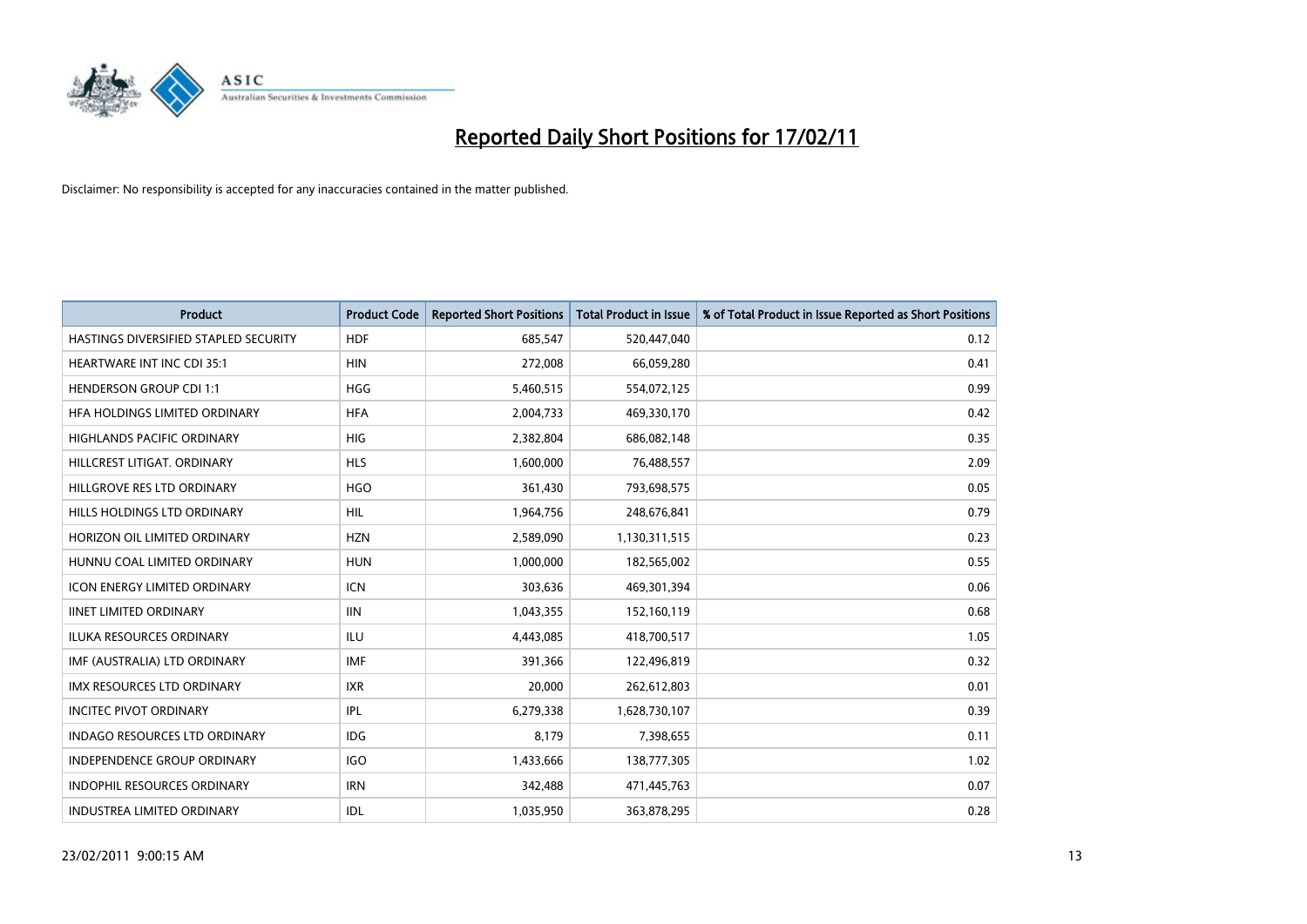

| Product                                   | <b>Product Code</b> | <b>Reported Short Positions</b> | <b>Total Product in Issue</b> | % of Total Product in Issue Reported as Short Positions |
|-------------------------------------------|---------------------|---------------------------------|-------------------------------|---------------------------------------------------------|
| <b>INFIGEN ENERGY STAPLED SECURITIES</b>  | <b>IFN</b>          | 6,863,242                       | 761,222,569                   | 0.90                                                    |
| ING INDUSTRIAL FUND UNITS                 | <b>IIF</b>          | 1,269,575                       | 2,592,249,647                 | 0.05                                                    |
| ING OFFICE FUND STAPLED SECURITIES        | <b>IOF</b>          | 16,152,152                      | 2,729,071,212                 | 0.59                                                    |
| ING RE COM GROUP STAPLED SECURITIES       | <b>ILF</b>          | 9,075                           | 441,029,194                   | 0.00                                                    |
| <b>INSURANCE AUSTRALIA ORDINARY</b>       | IAG                 | 7,649,020                       | 2,079,034,021                 | 0.36                                                    |
| INTEGRA MINING LTD. ORDINARY              | <b>IGR</b>          | 6,526,699                       | 757,942,394                   | 0.86                                                    |
| INTER COAL HOLD LTD ORDINARY              | ICL                 | 474.017                         | 316, 342, 835                 | 0.14                                                    |
| <b>INTREPID MINES ORDINARY</b>            | <b>IAU</b>          | 1,925,682                       | 517,525,349                   | 0.37                                                    |
| <b>INVOCARE LIMITED ORDINARY</b>          | <b>IVC</b>          | 1,099,890                       | 102,421,288                   | 1.08                                                    |
| ION LIMITED ORDINARY                      | <b>ION</b>          | 164,453                         | 256,365,105                   | 0.06                                                    |
| <b>IOOF HOLDINGS LTD ORDINARY</b>         | IFL                 | 1,756,913                       | 229,794,395                   | 0.76                                                    |
| <b>IRESS MARKET TECH. ORDINARY</b>        | <b>IRE</b>          | 2,183,474                       | 126,018,142                   | 1.73                                                    |
| <b>IRON ORE HOLDINGS ORDINARY</b>         | <b>IOH</b>          | 190,486                         | 137,615,694                   | 0.14                                                    |
| ISHARES MSCI AUS 200 ISHARES MSCI AUS 200 | IOZ                 | 96,884                          | 1,875,000                     | 5.17                                                    |
| <b>ISHARES MSCI TAIWAN CDI 1:1</b>        | <b>ITW</b>          | 21,474                          | 184,400,000                   | 0.01                                                    |
| ISHARES S&P 500 CDI 1:1                   | <b>IVV</b>          | 129,065                         | 116,350,000                   | 0.11                                                    |
| ISHARES S&P HIGH DIV ISHARES S&P HIGH DIV | <b>IHD</b>          | 4,940                           | 1,700,000                     | 0.29                                                    |
| ISHARES S&P MCAP 400 CDI 1:1              | <b>IIH</b>          | 2,015                           | 57,450,000                    | 0.00                                                    |
| ISHARES S&P SCAP 600 CDI 1:1              | <b>IJR</b>          | 4,792                           | 71,300,000                    | 0.01                                                    |
| ISHARES SMALL ORDS ISHARES SMALL ORDS     | <b>ISO</b>          | 38,000                          | 5,400,000                     | 0.70                                                    |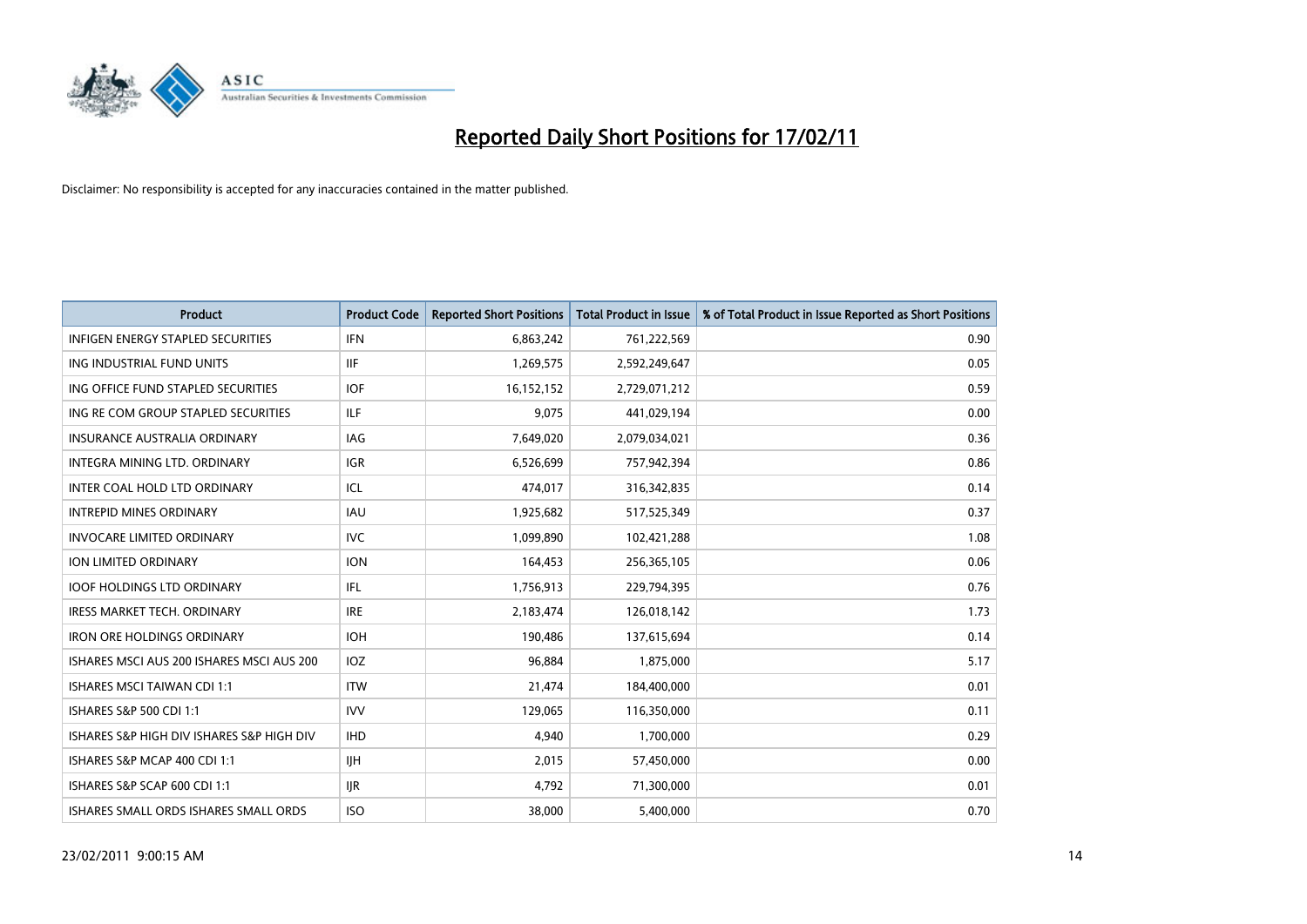

| Product                                  | <b>Product Code</b> | <b>Reported Short Positions</b> | <b>Total Product in Issue</b> | % of Total Product in Issue Reported as Short Positions |
|------------------------------------------|---------------------|---------------------------------|-------------------------------|---------------------------------------------------------|
| <b>ISOFT GROUP LIMITED ORDINARY</b>      | <b>ISF</b>          | 7,124,033                       | 1,070,595,874                 | 0.66                                                    |
| <b>IVANHOE AUSTRALIA ORDINARY</b>        | <b>IVA</b>          | 122,146                         | 418,410,103                   | 0.03                                                    |
| <b>JABIRU METALS LTD ORDINARY</b>        | <b>JML</b>          | 157,593                         | 553,304,180                   | 0.02                                                    |
| JAMES HARDIE INDUST CHESS DEPOSITARY INT | <b>IHX</b>          | 15,081,936                      | 436,128,074                   | 3.45                                                    |
| <b>IAMESON RESOURCES ORDINARY</b>        | <b>JAL</b>          | 1,600,000                       | 95,828,865                    | 1.67                                                    |
| <b>JB HI-FI LIMITED ORDINARY</b>         | <b>IBH</b>          | 10,065,382                      | 109,325,145                   | 9.19                                                    |
| KAGARA LTD ORDINARY                      | KZL                 | 4,178,463                       | 707,789,717                   | 0.59                                                    |
| KANGAROO RES LTD ORDINARY                | <b>KRL</b>          | 600,000                         | 1,119,430,012                 | 0.05                                                    |
| KAROON GAS AUSTRALIA ORDINARY            | <b>KAR</b>          | 1,045,359                       | 217,495,769                   | 0.49                                                    |
| KATHMANDU HOLD LTD ORDINARY              | <b>KMD</b>          | 659,915                         | 200,000,000                   | 0.33                                                    |
| <b>KEYBRIDGE CAPITAL ORDINARY</b>        | KBC                 | 5,999                           | 172,070,564                   | 0.00                                                    |
| KIMBERLEY METALS LTD ORDINARY            | <b>KBL</b>          | 2,609                           | 161,976,319                   | 0.00                                                    |
| KINGSGATE CONSOLID. DEF EX DOMINION      | <b>KCNN</b>         | 4.723                           | 32,416,416                    | 0.01                                                    |
| KINGSGATE CONSOLID, ORDINARY             | <b>KCN</b>          | 841,503                         | 102,455,765                   | 0.84                                                    |
| KINGSROSE MINING LTD ORDINARY            | <b>KRM</b>          | 155,500                         | 255,322,488                   | 0.06                                                    |
| LEIGHTON HOLDINGS ORDINARY               | LEI                 | 6,903,155                       | 302,244,299                   | 2.29                                                    |
| LEND LEASE GROUP UNIT/ORD STAPLED        | LLC                 | 1,048,163                       | 565,558,754                   | 0.19                                                    |
| LINC ENERGY LTD ORDINARY                 | <b>LNC</b>          | 5,851,824                       | 503,418,900                   | 1.17                                                    |
| LIOUEFIED NATURAL ORDINARY               | <b>LNG</b>          | 41,685                          | 214,099,015                   | 0.02                                                    |
| LYNAS CORPORATION ORDINARY               | <b>LYC</b>          | 62.074.998                      | 1,662,499,093                 | 3.71                                                    |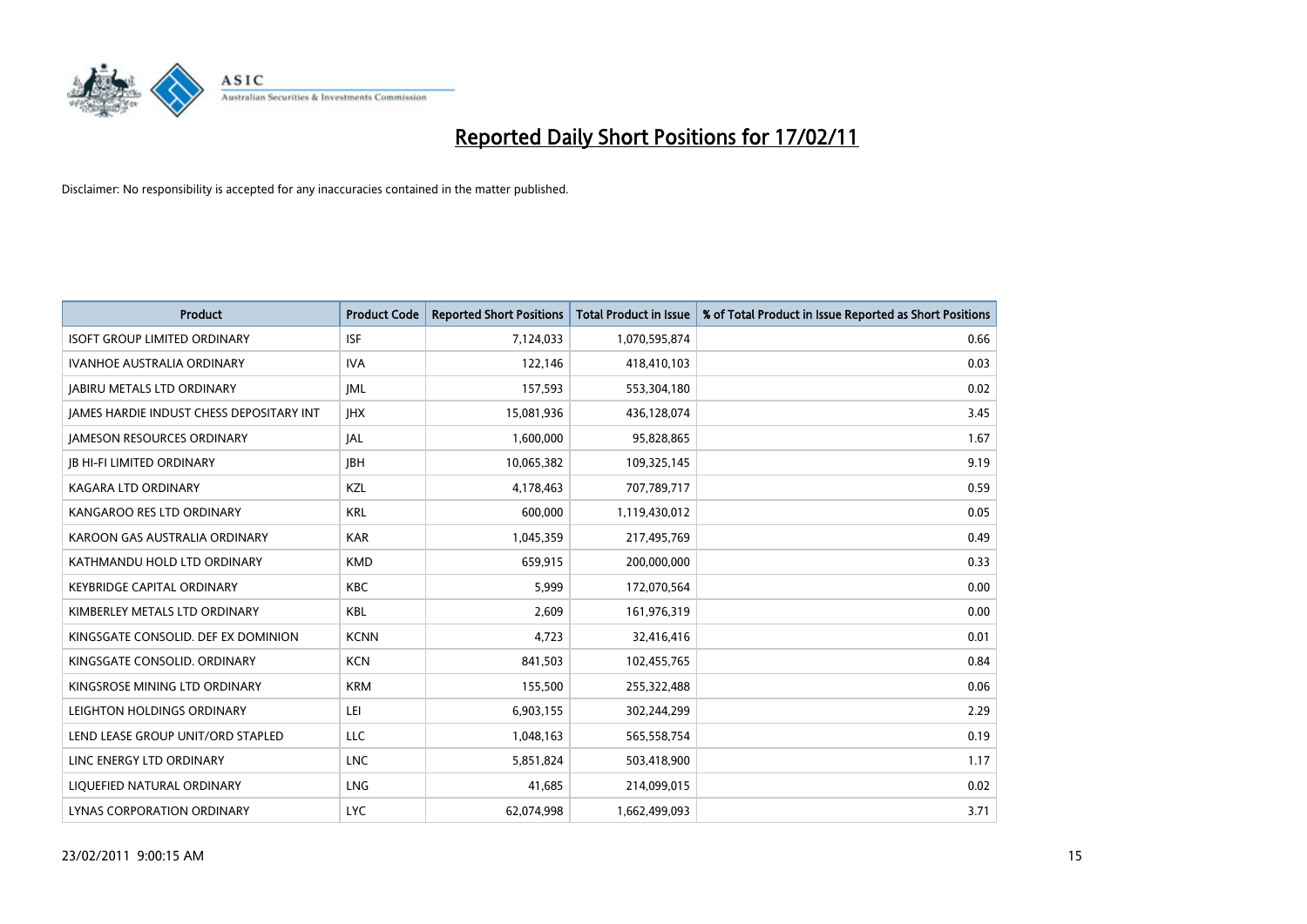

| <b>Product</b>                        | <b>Product Code</b> | <b>Reported Short Positions</b> | <b>Total Product in Issue</b> | % of Total Product in Issue Reported as Short Positions |
|---------------------------------------|---------------------|---------------------------------|-------------------------------|---------------------------------------------------------|
| <b>MACARTHUR COAL ORDINARY</b>        | <b>MCC</b>          | 1,626,325                       | 299,476,903                   | 0.54                                                    |
| <b>MACMAHON HOLDINGS ORDINARY</b>     | <b>MAH</b>          | 6,856,801                       | 733,711,705                   | 0.93                                                    |
| MACQ ATLAS ROADS GRP ORDINARY STAPLED | <b>MOA</b>          | 3,667,147                       | 452,345,907                   | 0.80                                                    |
| MACQUARIE GROUP LTD ORDINARY          | <b>MQG</b>          | 2,851,489                       | 346,802,822                   | 0.82                                                    |
| MAGMA METALS LTD. ORDINARY            | <b>MMW</b>          | 26,000                          | 195,605,923                   | 0.01                                                    |
| <b>MANTRA RESOURCES ORDINARY</b>      | <b>MRU</b>          | 16,566                          | 134,465,075                   | 0.01                                                    |
| MAP GROUP STAPLED US PROHIBIT.        | <b>MAP</b>          | 3,066,329                       | 1,861,210,782                 | 0.17                                                    |
| MATRIX C & E LTD ORDINARY             | <b>MCE</b>          | 78                              | 72,964,098                    | 0.00                                                    |
| MCMILLAN SHAKESPEARE ORDINARY         | <b>MMS</b>          | 52,322                          | 67,968,560                    | 0.07                                                    |
| <b>MCPHERSON'S LTD ORDINARY</b>       | <b>MCP</b>          | 32,331                          | 71,651,758                    | 0.04                                                    |
| MEDUSA MINING LTD ORDINARY            | <b>MML</b>          | 1,260,735                       | 188,233,911                   | 0.67                                                    |
| MELBOURNE IT LIMITED ORDINARY         | <b>MLB</b>          | 136,223                         | 80,043,955                    | 0.17                                                    |
| MEO AUSTRALIA LTD ORDINARY            | <b>MEO</b>          | 3,807,944                       | 539,913,260                   | 0.70                                                    |
| <b>MERMAID MARINE ORDINARY</b>        | <b>MRM</b>          | 674,440                         | 213,763,662                   | 0.31                                                    |
| MESOBLAST LIMITED ORDINARY            | <b>MSB</b>          | 490,854                         | 277,937,562                   | 0.17                                                    |
| METALS X LIMITED ORDINARY             | <b>MLX</b>          | 513,684                         | 1,365,661,782                 | 0.04                                                    |
| METCASH LIMITED ORDINARY              | <b>MTS</b>          | 20,729,679                      | 768,804,339                   | 2.70                                                    |
| METGASCO LIMITED ORDINARY             | <b>MEL</b>          | 249,447                         | 252,460,972                   | 0.10                                                    |
| MICLYN EXP OFFSHR ORDINARY            | <b>MIO</b>          | 96,285                          | 271,700,000                   | 0.03                                                    |
| MINARA RESOURCES ORDINARY             | <b>MRE</b>          | 7,536,811                       | 1,167,783,517                 | 0.63                                                    |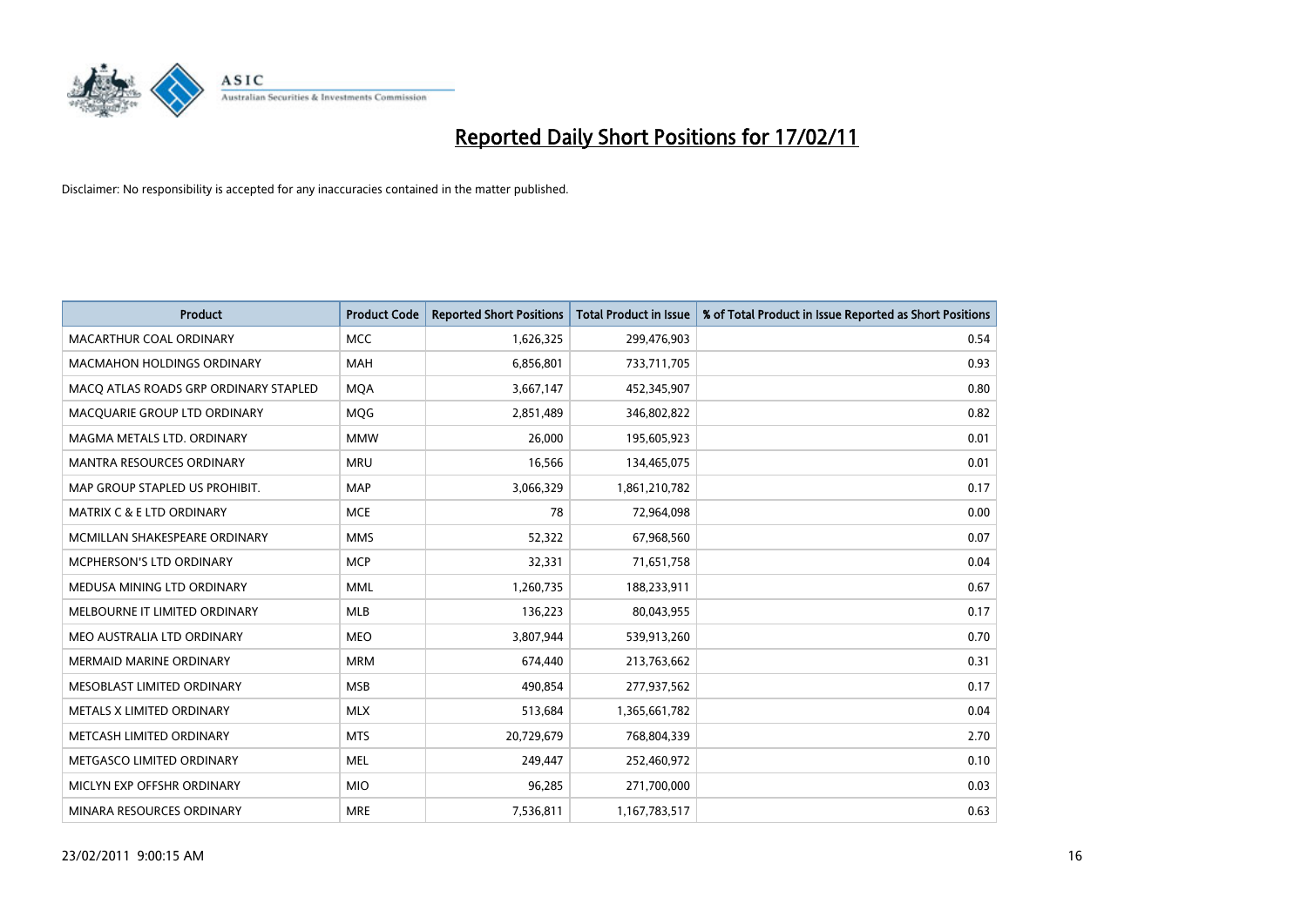

| <b>Product</b>                          | <b>Product Code</b> | <b>Reported Short Positions</b> | <b>Total Product in Issue</b> | % of Total Product in Issue Reported as Short Positions |
|-----------------------------------------|---------------------|---------------------------------|-------------------------------|---------------------------------------------------------|
| MINCOR RESOURCES NL ORDINARY            | <b>MCR</b>          | 838,387                         | 200,608,804                   | 0.42                                                    |
| MINEMAKERS LIMITED ORDINARY             | <b>MAK</b>          | 269,127                         | 227,003,950                   | 0.12                                                    |
| MINERAL DEPOSITS ORDINARY               | <b>MDL</b>          | 302,380                         | 60,768,582                    | 0.50                                                    |
| MINERAL RESOURCES. ORDINARY             | <b>MIN</b>          | 212,784                         | 168,812,735                   | 0.13                                                    |
| MIRABELA NICKEL LTD ORDINARY            | <b>MBN</b>          | 9,091,874                       | 491,561,237                   | 1.83                                                    |
| MIRVAC GROUP STAPLED SECURITIES         | <b>MGR</b>          | 11,897,038                      | 3,415,819,357                 | 0.33                                                    |
| <b>MOLOPO ENERGY LTD ORDINARY</b>       | <b>MPO</b>          | 1,849,803                       | 250,972,584                   | 0.75                                                    |
| MONADELPHOUS GROUP ORDINARY             | <b>MND</b>          | 544,411                         | 87,576,827                    | 0.60                                                    |
| <b>MOUNT GIBSON IRON ORDINARY</b>       | <b>MGX</b>          | 4,498,611                       | 1,082,570,693                 | 0.41                                                    |
| MULTIPLEX SITES SITES                   | <b>MXUPA</b>        | 72                              | 4,500,000                     | 0.00                                                    |
| MURCHISON METALS LTD ORDINARY           | <b>MMX</b>          | 13,189,358                      | 435,884,268                   | 3.01                                                    |
| <b>MYER HOLDINGS LTD ORDINARY</b>       | <b>MYR</b>          | 11,017,542                      | 582,297,884                   | 1.86                                                    |
| MYSTATE LIMITED ORDINARY                | <b>MYS</b>          | 1,400                           | 67,439,158                    | 0.00                                                    |
| NAMOI COTTON CO-OP CO-OPERATIVE CAP.UNT | <b>NAM</b>          | 205,227                         | 96,978,836                    | 0.21                                                    |
| NATIONAL AUST. BANK ORDINARY            | <b>NAB</b>          | 10,251,896                      | 2,169,575,514                 | 0.48                                                    |
| NATURAL FUEL LIMITED ORDINARY           | <b>NFL</b>          |                                 | 721,912                       | 0.00                                                    |
| NAVITAS LIMITED ORDINARY                | <b>NVT</b>          | 1,424,181                       | 369,358,564                   | 0.38                                                    |
| NEPTUNE MARINE ORDINARY                 | <b>NMS</b>          | 1,937,149                       | 442,352,382                   | 0.43                                                    |
| NEW GUINEA ENERGY ORDINARY              | <b>NGE</b>          | 9,024                           | 846,541,193                   | 0.00                                                    |
| NEW HOPE CORPORATION ORDINARY           | <b>NHC</b>          | 689,560                         | 830,230,549                   | 0.08                                                    |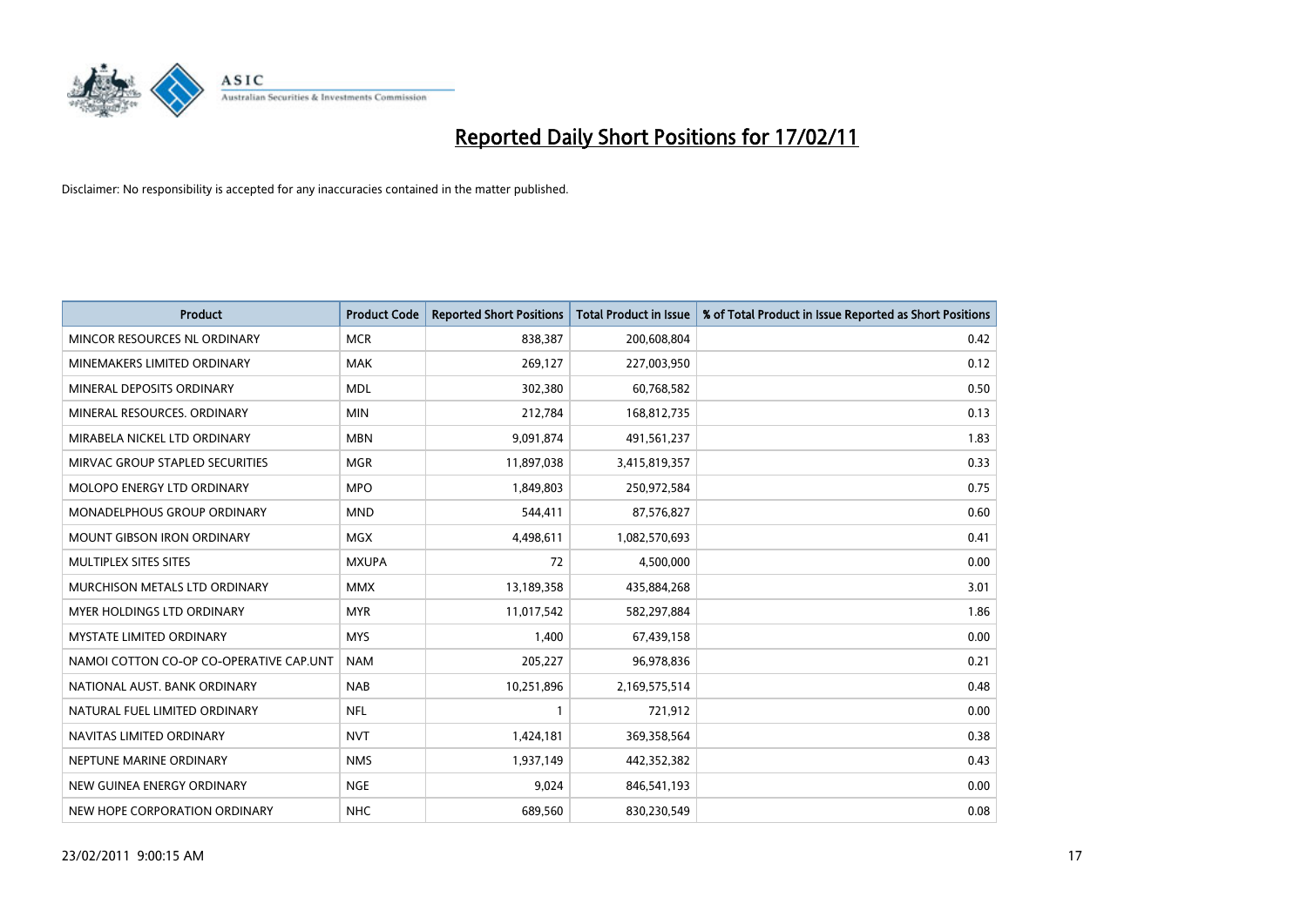

| Product                               | <b>Product Code</b> | <b>Reported Short Positions</b> | <b>Total Product in Issue</b> | % of Total Product in Issue Reported as Short Positions |
|---------------------------------------|---------------------|---------------------------------|-------------------------------|---------------------------------------------------------|
| NEWCREST MINING ORDINARY              | <b>NCM</b>          | 2,457,174                       | 765,173,287                   | 0.28                                                    |
| NEWS CORP A NON-VOTING CDI            | <b>NWSLV</b>        | 196,626                         | 1,828,328,439                 | 0.01                                                    |
| NEWS CORP B VOTING CDI                | <b>NWS</b>          | 7,203,172                       | 798,520,953                   | 0.91                                                    |
| NEXBIS LIMITED ORDINARY               | <b>NBS</b>          | 63,733                          | 798,356,704                   | 0.01                                                    |
| NEXUS ENERGY LIMITED ORDINARY         | <b>NXS</b>          | 9,794,525                       | 1,020,257,304                 | 0.99                                                    |
| NIB HOLDINGS LIMITED ORDINARY         | <b>NHF</b>          | 4,911                           | 466,765,752                   | 0.00                                                    |
| NICK SCALI LIMITED ORDINARY           | <b>NCK</b>          | 35,846                          | 81,000,000                    | 0.04                                                    |
| NIDO PETROLEUM ORDINARY               | <b>NDO</b>          | 1,752,542                       | 1,353,627,921                 | 0.12                                                    |
| NKWE PLATINUM 10C US COMMON           | <b>NKP</b>          | 240,577                         | 559,651,184                   | 0.05                                                    |
| NOBLE MINERAL RES ORDINARY            | <b>NMG</b>          | 385,259                         | 380,608,741                   | 0.10                                                    |
| NORTHERN CREST ORDINARY               | <b>NOC</b>          | 9,097                           | 116,074,781                   | 0.01                                                    |
| NORTHERN ENERGY CORP ORDINARY         | <b>NEC</b>          | 39,216                          | 128,420,838                   | 0.03                                                    |
| NORTHERN IRON LTD ORDINARY            | <b>NFE</b>          | 1,256,351                       | 336,084,863                   | 0.37                                                    |
| NORTHERN MIN LTD ORDINARY             | <b>NTU</b>          | 97,075                          | 163,308,852                   | 0.06                                                    |
| NRW HOLDINGS LIMITED ORDINARY         | <b>NWH</b>          | 251,714                         | 251,223,000                   | 0.10                                                    |
| NUCOAL RESOURCES NL ORDINARY          | <b>NCR</b>          | 581,034                         | 380,067,126                   | 0.15                                                    |
| NUFARM LIMITED ORDINARY               | <b>NUF</b>          | 5,463,032                       | 261,833,005                   | 2.06                                                    |
| NUPLEX INDUSTRIES ORDINARY            | <b>NPX</b>          | 95,106                          | 195,060,783                   | 0.05                                                    |
| OAKTON LIMITED ORDINARY               | <b>OKN</b>          | 799,398                         | 93,674,235                    | 0.85                                                    |
| OCEANAGOLD CORP. CHESS DEPOSITARY INT | <b>OGC</b>          | 1,639,659                       | 262,062,610                   | 0.62                                                    |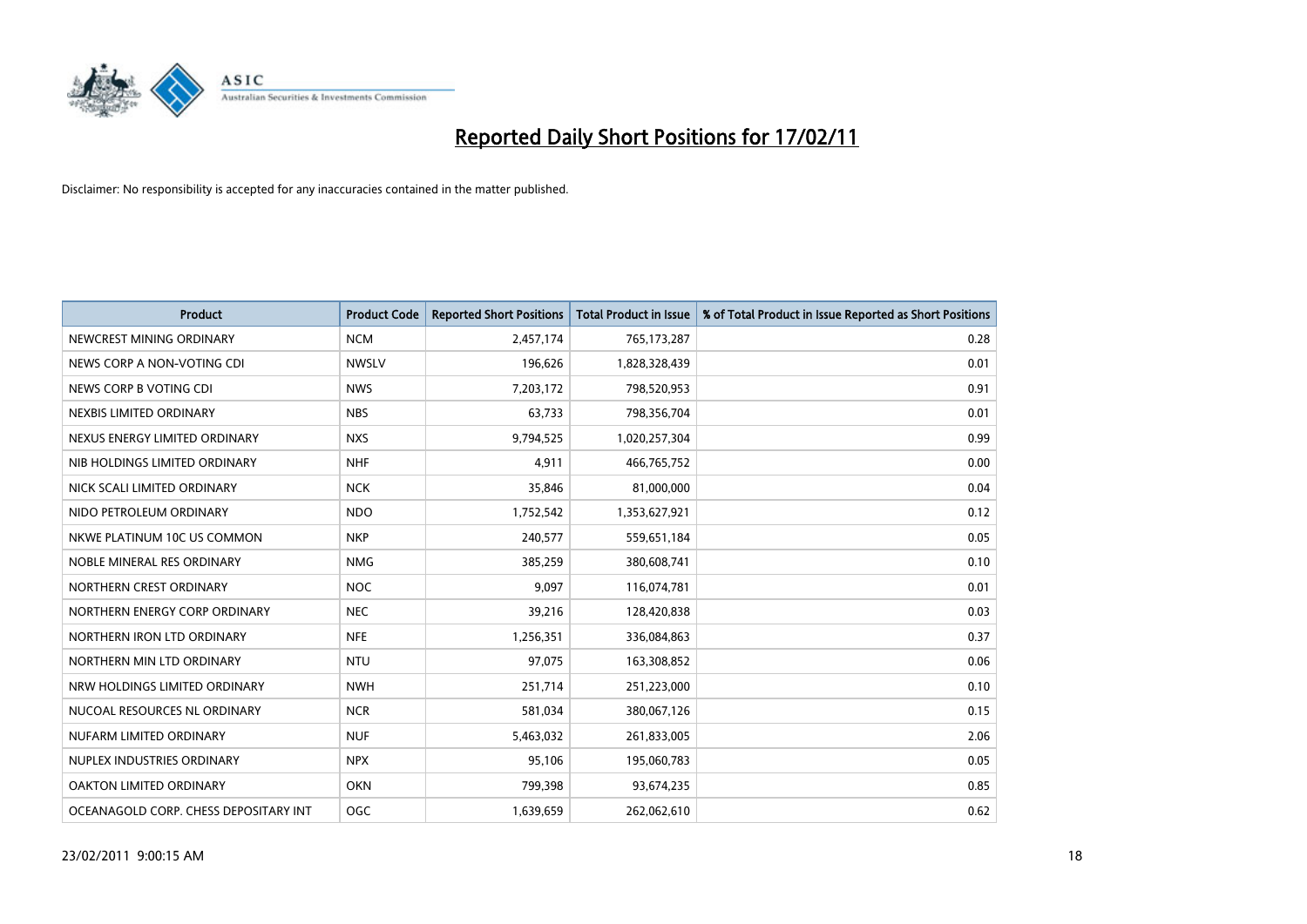

| Product                        | <b>Product Code</b> | <b>Reported Short Positions</b> | <b>Total Product in Issue</b> | % of Total Product in Issue Reported as Short Positions |
|--------------------------------|---------------------|---------------------------------|-------------------------------|---------------------------------------------------------|
| OCEANIA CAPITAL LTD ORDINARY   | <b>OCP</b>          | 2,500                           | 91,921,295                    | 0.00                                                    |
| OIL SEARCH LTD ORDINARY        | OSH                 | 7,491,262                       | 1,312,888,303                 | 0.57                                                    |
| OM HOLDINGS LIMITED ORDINARY   | OMH                 | 4,359,689                       | 503,085,150                   | 0.85                                                    |
| ONESTEEL LIMITED ORDINARY      | OST                 | 13,429,204                      | 1,334,723,421                 | 1.00                                                    |
| ORICA LIMITED ORDINARY         | ORI                 | 1,477,339                       | 363,223,767                   | 0.39                                                    |
| ORIGIN ENERGY ORDINARY         | <b>ORG</b>          | 4,480,895                       | 884,872,512                   | 0.49                                                    |
| OROCOBRE LIMITED ORDINARY      | <b>ORE</b>          | 265,898                         | 95,854,894                    | 0.27                                                    |
| OROTONGROUP LIMITED ORDINARY   | ORL                 | 6,321                           | 40,880,902                    | 0.02                                                    |
| OTTO ENERGY LIMITED ORDINARY   | <b>OEL</b>          | 114,204                         | 1,134,540,071                 | 0.01                                                    |
| OZ MINERALS ORDINARY           | OZL                 | 24,039,093                      | 3,238,546,504                 | 0.72                                                    |
| <b>PACIFIC BRANDS ORDINARY</b> | <b>PBG</b>          | 7,299,573                       | 931,386,248                   | 0.78                                                    |
| PALADIN ENERGY LTD ORDINARY    | <b>PDN</b>          | 21,062,090                      | 725,358,046                   | 2.93                                                    |
| PAN PACIFIC PETROL. ORDINARY   | PPP                 | 242,029                         | 588,612,110                   | 0.04                                                    |
| PANAUST LIMITED ORDINARY       | <b>PNA</b>          | 10,907,716                      | 2,958,612,502                 | 0.37                                                    |
| PANORAMIC RESOURCES ORDINARY   | PAN                 | 1,235,839                       | 207,050,710                   | 0.58                                                    |
| PAPERLINX LIMITED ORDINARY     | <b>PPX</b>          | 23,984,918                      | 603,580,761                   | 3.97                                                    |
| PAPILLON RES LTD ORDINARY      | PIR                 | 299,691                         | 187,419,893                   | 0.16                                                    |
| PATTIES FOODS LTD ORDINARY     | PFL                 |                                 | 138,908,853                   | 0.00                                                    |
| PEET LIMITED ORDINARY          | <b>PPC</b>          | 96,309                          | 302,965,804                   | 0.03                                                    |
| PENINSULA ENERGY LTD ORDINARY  | <b>PEN</b>          | 670.649                         | 2,065,138,440                 | 0.03                                                    |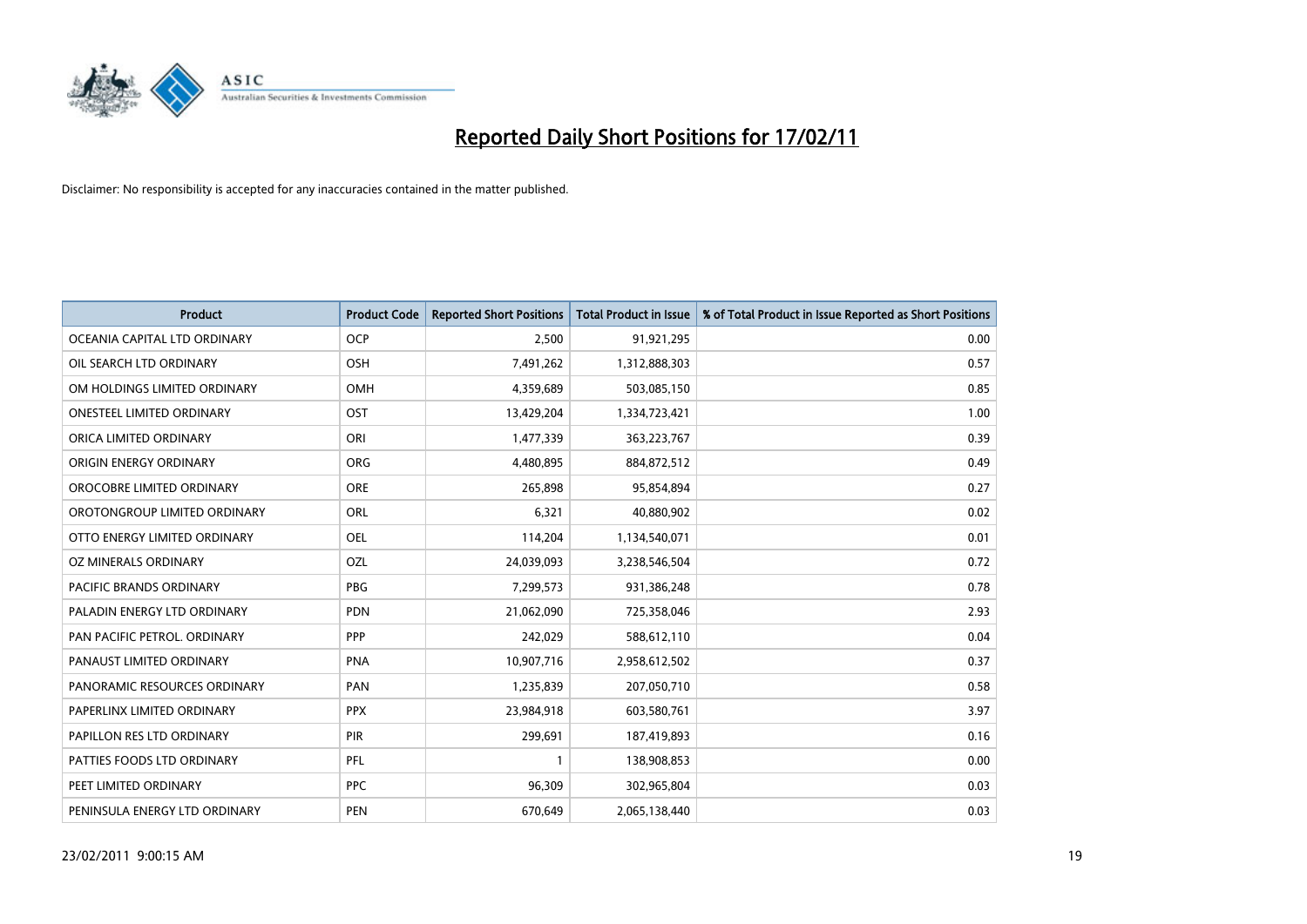

| Product                              | <b>Product Code</b> | <b>Reported Short Positions</b> | Total Product in Issue | % of Total Product in Issue Reported as Short Positions |
|--------------------------------------|---------------------|---------------------------------|------------------------|---------------------------------------------------------|
| PERILYA LIMITED ORDINARY             | PEM                 | 1,250,992                       | 526,075,563            | 0.24                                                    |
| PERPETUAL LIMITED ORDINARY           | <b>PPT</b>          | 2,064,814                       | 44,140,166             | 4.68                                                    |
| PERSEUS MINING LTD ORDINARY          | PRU                 | 2,260,580                       | 423,187,088            | 0.53                                                    |
| PETSEC ENERGY ORDINARY               | PSA                 | 223,332                         | 231,283,622            | 0.10                                                    |
| PHARMAXIS LTD ORDINARY               | <b>PXS</b>          | 1,090,555                       | 228,127,809            | 0.48                                                    |
| PHOENIX GOLD LIMITED ORDINARY        | <b>PXG</b>          | 25,000                          | 49,876,501             | 0.05                                                    |
| PHOTON GROUP LTD ORDINARY            | PGA                 | 250,510                         | 1,540,543,357          | 0.02                                                    |
| PIKE RIVER COAL ORDINARY             | <b>PRC</b>          | 257,595                         | 405,513,933            | 0.06                                                    |
| PLATINUM ASSET ORDINARY              | <b>PTM</b>          | 5,898,486                       | 561,347,878            | 1.03                                                    |
| PLATINUM AUSTRALIA ORDINARY          | <b>PLA</b>          | 5,663,537                       | 392,430,039            | 1.46                                                    |
| PLATINUM CAPITAL LTD ORDINARY        | <b>PMC</b>          |                                 | 163,732,888            | 0.00                                                    |
| PMP LIMITED ORDINARY                 | <b>PMP</b>          | 276,051                         | 335,338,483            | 0.07                                                    |
| PORT BOUVARD LIMITED ORDINARY        | PBD                 | 6,754                           | 593,868,295            | 0.00                                                    |
| POSEIDON NICK LTD ORDINARY           | <b>POS</b>          | 50,000                          | 194,876,072            | 0.03                                                    |
| PREMIER INVESTMENTS ORDINARY         | <b>PMV</b>          | 318,806                         | 155,030,045            | 0.20                                                    |
| PRIMARY HEALTH CARE ORDINARY         | PRY                 | 8,368,362                       | 496,073,188            | 1.67                                                    |
| PRIME INFR GROUP. STAPLED SECURITIES | PIH                 | 308,735                         | 351,776,795            | 0.09                                                    |
| PRIME MEDIA GRP LTD ORDINARY         | <b>PRT</b>          | 2                               | 366,330,303            | 0.00                                                    |
| PRIMEAG AUSTRALIA ORDINARY           | PAG                 | 670                             | 150,569,976            | 0.00                                                    |
| PROGEN PHARMACEUTIC ORDINARY         | PGL                 | 151,596                         | 24,709,097             | 0.61                                                    |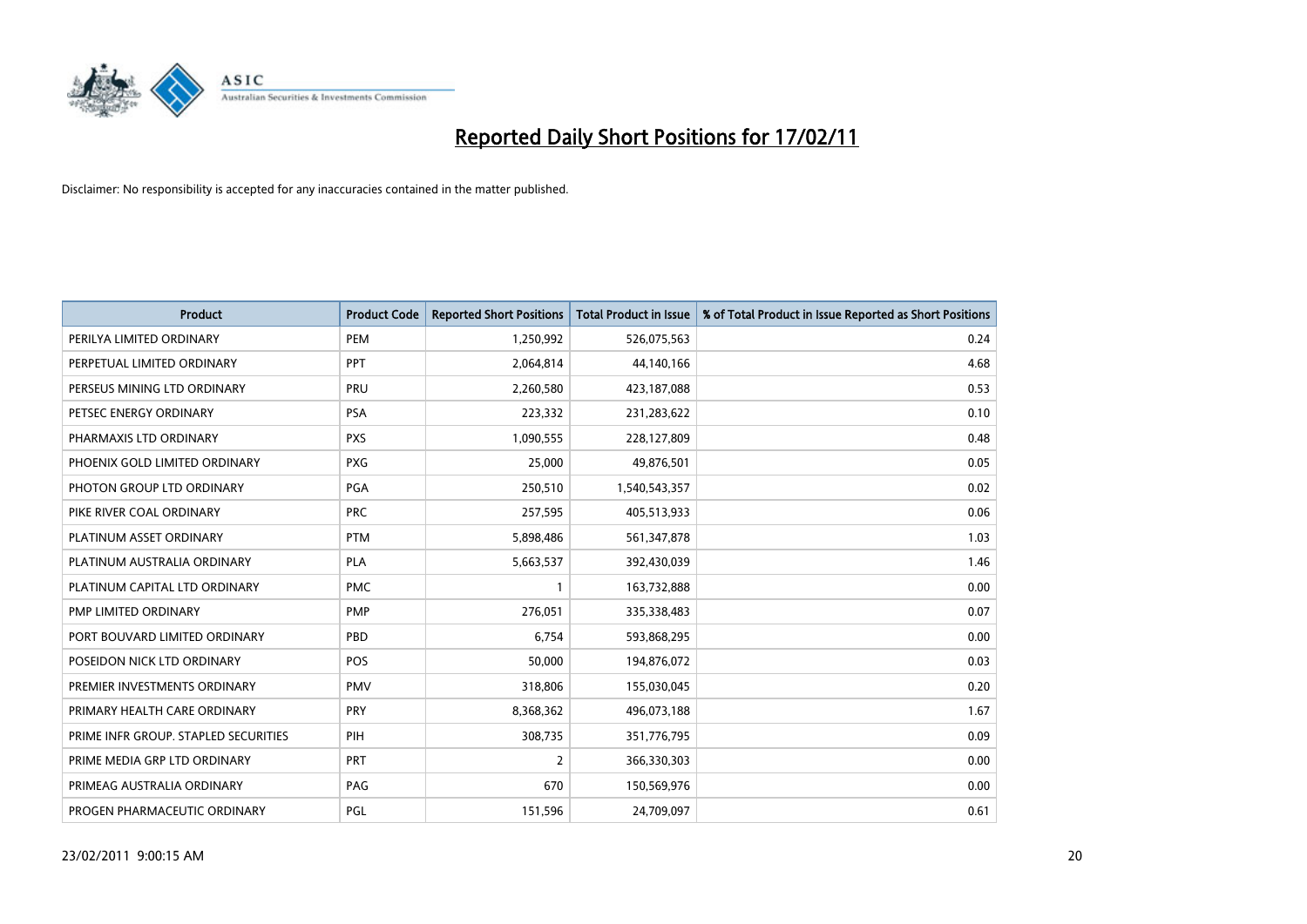

| Product                           | <b>Product Code</b> | <b>Reported Short Positions</b> | Total Product in Issue | % of Total Product in Issue Reported as Short Positions |
|-----------------------------------|---------------------|---------------------------------|------------------------|---------------------------------------------------------|
| PROGRAMMED ORDINARY               | <b>PRG</b>          | 525,882                         | 118,169,908            | 0.45                                                    |
| <b>PSIVIDA CORP CDI 1:1</b>       | <b>PVA</b>          | 6,878                           | 8,972,191              | 0.08                                                    |
| <b>QANTAS AIRWAYS ORDINARY</b>    | QAN                 | 22,305,478                      | 2,265,123,620          | 0.97                                                    |
| OBE INSURANCE GROUP ORDINARY      | <b>OBE</b>          | 21,209,561                      | 1,051,731,456          | 1.99                                                    |
| OR NATIONAL LIMITED ORDINARY      | <b>ORN</b>          | 15,376,887                      | 2,440,000,000          | 0.62                                                    |
| RAMELIUS RESOURCES ORDINARY       | <b>RMS</b>          | 37,248                          | 291,208,795            | 0.01                                                    |
| RAMSAY HEALTH CARE ORDINARY       | <b>RHC</b>          | 1,018,216                       | 202,081,252            | 0.50                                                    |
| <b>RCR TOMLINSON ORDINARY</b>     | <b>RCR</b>          | 68,067                          | 131,892,672            | 0.05                                                    |
| <b>REA GROUP ORDINARY</b>         | <b>REA</b>          | 40,970                          | 129,691,280            | 0.02                                                    |
| <b>RECKON LIMITED ORDINARY</b>    | <b>RKN</b>          | $\overline{2}$                  | 133,384,060            | 0.00                                                    |
| <b>RED FORK ENERGY ORDINARY</b>   | <b>RFE</b>          | 7,813                           | 139,535,000            | 0.01                                                    |
| REDFLEX HOLDINGS ORDINARY         | <b>RDF</b>          | 858                             | 110,345,599            | 0.00                                                    |
| REED RESOURCES LTD ORDINARY       | <b>RDR</b>          | 268,205                         | 193,271,768            | 0.14                                                    |
| <b>REGIONAL EXPRESS ORDINARY</b>  | <b>REX</b>          | 2,476                           | 121,254,902            | 0.00                                                    |
| <b>REGIS RESOURCES ORDINARY</b>   | <b>RRL</b>          | 2,439,126                       | 430,750,415            | 0.57                                                    |
| RESMED INC CDI 10:1               | <b>RMD</b>          | 10,035,506                      | 1,534,676,730          | 0.66                                                    |
| <b>RESOLUTE MINING ORDINARY</b>   | <b>RSG</b>          | 4,455,169                       | 467,211,233            | 0.95                                                    |
| RESOURCE GENERATION ORDINARY      | <b>RES</b>          | 226,811                         | 243,900,530            | 0.09                                                    |
| <b>RETAIL FOOD GROUP ORDINARY</b> | <b>RFG</b>          | 3,977                           | 107,301,926            | 0.00                                                    |
| REVERSE CORP LIMITED ORDINARY     | <b>REF</b>          | 25,141                          | 92,382,175             | 0.03                                                    |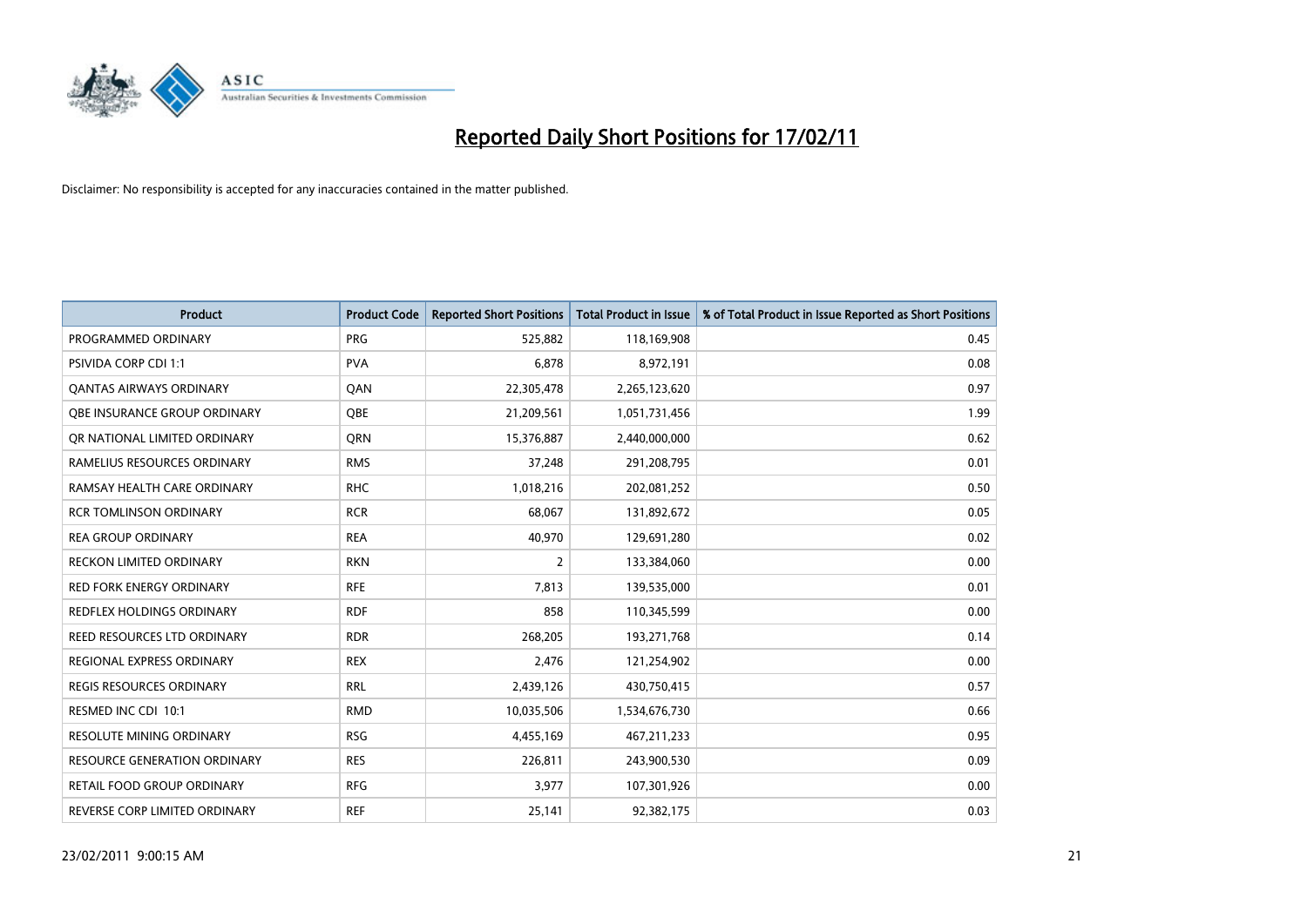

| <b>Product</b>                    | <b>Product Code</b> | <b>Reported Short Positions</b> | <b>Total Product in Issue</b> | % of Total Product in Issue Reported as Short Positions |
|-----------------------------------|---------------------|---------------------------------|-------------------------------|---------------------------------------------------------|
| REX MINERALS LIMITED ORDINARY     | <b>RXM</b>          | 80,000                          | 150,317,460                   | 0.05                                                    |
| <b>RHG LIMITED ORDINARY</b>       | <b>RHG</b>          | 57,256                          | 318,745,978                   | 0.01                                                    |
| RIDLEY CORPORATION ORDINARY       | <b>RIC</b>          | 61,937                          | 307,817,071                   | 0.02                                                    |
| RIO TINTO LIMITED ORDINARY        | <b>RIO</b>          | 13,302,993                      | 435,758,720                   | 3.04                                                    |
| <b>RIVERCITY MOTORWAY STAPLED</b> | <b>RCY</b>          | 132,000                         | 957,010,115                   | 0.01                                                    |
| RIVERSDALE MINING ORDINARY        | <b>RIV</b>          | 1,522,914                       | 236,696,188                   | 0.63                                                    |
| ROBUST RESOURCES ORDINARY         | <b>ROL</b>          | 15,937                          | 84,194,097                    | 0.02                                                    |
| ROC OIL COMPANY ORDINARY          | <b>ROC</b>          | 8,514,479                       | 713,154,560                   | 1.19                                                    |
| SAI GLOBAL LIMITED ORDINARY       | SAI                 | 185,091                         | 198,012,813                   | 0.08                                                    |
| SALMAT LIMITED ORDINARY           | <b>SLM</b>          | 99.343                          | 159,749,049                   | 0.06                                                    |
| SAMSON OIL & GAS LTD ORDINARY     | SSN                 | 567,088                         | 1,688,896,174                 | 0.03                                                    |
| SANDFIRE RESOURCES ORDINARY       | <b>SFR</b>          | 53,129                          | 148,309,969                   | 0.02                                                    |
| <b>SANTOS LTD ORDINARY</b>        | <b>STO</b>          | 4,407,766                       | 874,204,299                   | 0.47                                                    |
| SARACEN MINERAL ORDINARY          | <b>SAR</b>          | 326,274                         | 492,151,415                   | 0.05                                                    |
| SEDGMAN LIMITED ORDINARY          | <b>SDM</b>          | 319,937                         | 207,997,898                   | 0.15                                                    |
| SEEK LIMITED ORDINARY             | <b>SEK</b>          | 3,528,178                       | 336,584,488                   | 1.05                                                    |
| SENETAS CORPORATION ORDINARY      | <b>SEN</b>          | 756,999                         | 463,105,195                   | 0.16                                                    |
| SERVCORP LIMITED ORDINARY         | SRV                 | 144,038                         | 98,440,807                    | 0.14                                                    |
| SERVICE STREAM ORDINARY           | <b>SSM</b>          | 360,440                         | 283,418,867                   | 0.13                                                    |
| SEVEN GROUP HOLDINGS ORDINARY     | <b>SVW</b>          | 125,140                         | 305,410,281                   | 0.04                                                    |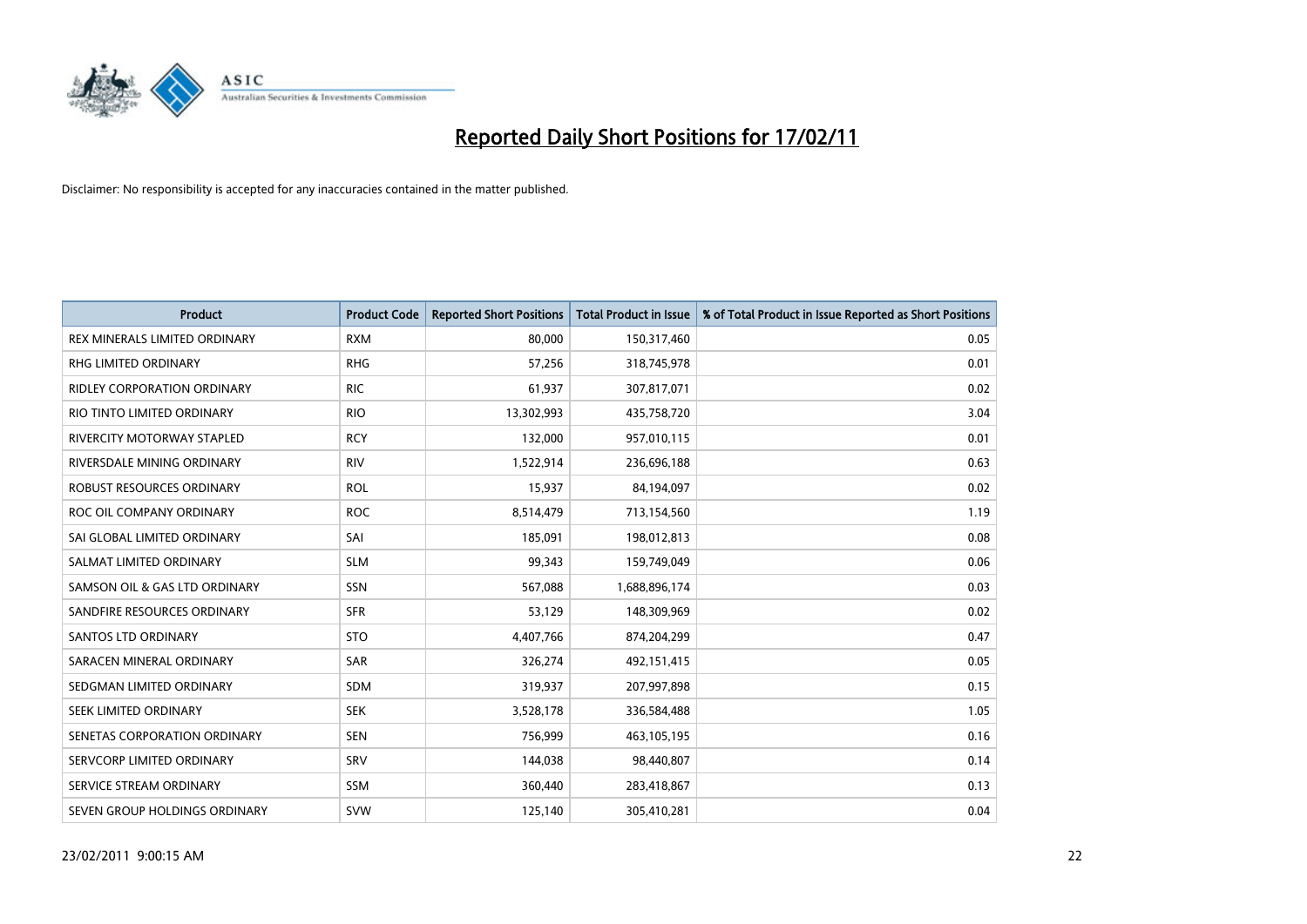

| <b>Product</b>                           | <b>Product Code</b> | <b>Reported Short Positions</b> | Total Product in Issue | % of Total Product in Issue Reported as Short Positions |
|------------------------------------------|---------------------|---------------------------------|------------------------|---------------------------------------------------------|
| SIGMA PHARMACEUTICAL ORDINARY            | <b>SIP</b>          | 12,290,539                      | 1,178,626,572          | 1.04                                                    |
| SILEX SYSTEMS ORDINARY                   | <b>SLX</b>          | 252,986                         | 170,123,997            | 0.13                                                    |
| SILVER LAKE RESOURCE ORDINARY            | <b>SLR</b>          | 368,578                         | 178,882,838            | 0.20                                                    |
| SIMS METAL MGMT LTD ORDINARY             | SGM                 | 3,506,143                       | 204,921,757            | 1.72                                                    |
| SINGAPORE TELECOMM. CHESS DEPOSITARY INT | SGT                 | 4,933,663                       | 318,538,714            | 1.54                                                    |
| SKILLED GROUP LTD ORDINARY               | <b>SKE</b>          | 479,175                         | 190,738,408            | 0.25                                                    |
| SKY CITY ENTERTAIN, ORDINARY             | <b>SKC</b>          | 1,712,826                       | 575,114,687            | 0.30                                                    |
| <b>SKY NETWORK ORDINARY</b>              | <b>SKT</b>          | 215,397                         | 389,139,785            | 0.06                                                    |
| SMS MANAGEMENT, ORDINARY                 | <b>SMX</b>          | 172,927                         | 67,661,358             | 0.26                                                    |
| SONIC HEALTHCARE ORDINARY                | <b>SHL</b>          | 3,665,080                       | 388,429,875            | 0.93                                                    |
| SOUL PATTINSON (W.H) ORDINARY            | SOL                 | 28,558                          | 238,640,580            | 0.01                                                    |
| SP AUSNET STAPLED SECURITIES             | <b>SPN</b>          | 5,972,679                       | 2,795,115,439          | 0.21                                                    |
| SPARK INFRASTRUCTURE STAPLED NOTE & UNIT | SKI                 | 3.783.685                       | 1,326,734,264          | 0.28                                                    |
| SPDR 200 FUND ETF UNITS                  | <b>STW</b>          | 22,008                          | 51,439,159             | 0.04                                                    |
| SPECIALTY FASHION ORDINARY               | <b>SFH</b>          | 2,755,171                       | 191,411,121            | 1.44                                                    |
| SPEEWAH METALS LTD ORDINARY              | <b>SPM</b>          | 3.344                           | 113,659,397            | 0.00                                                    |
| SPHERE MINERALS LTD ORDINARY             | <b>SPH</b>          | 6,949                           | 171,348,151            | 0.00                                                    |
| SPOTLESS GROUP LTD ORDINARY              | <b>SPT</b>          | 2,548,760                       | 261,070,153            | 0.99                                                    |
| ST BARBARA LIMITED ORDINARY              | <b>SBM</b>          | 3,156,871                       | 325,615,389            | 0.98                                                    |
| STAGING CONNECTIONS ORDINARY             | <b>STG</b>          | 2,917,189                       | 78,317,726             | 3.72                                                    |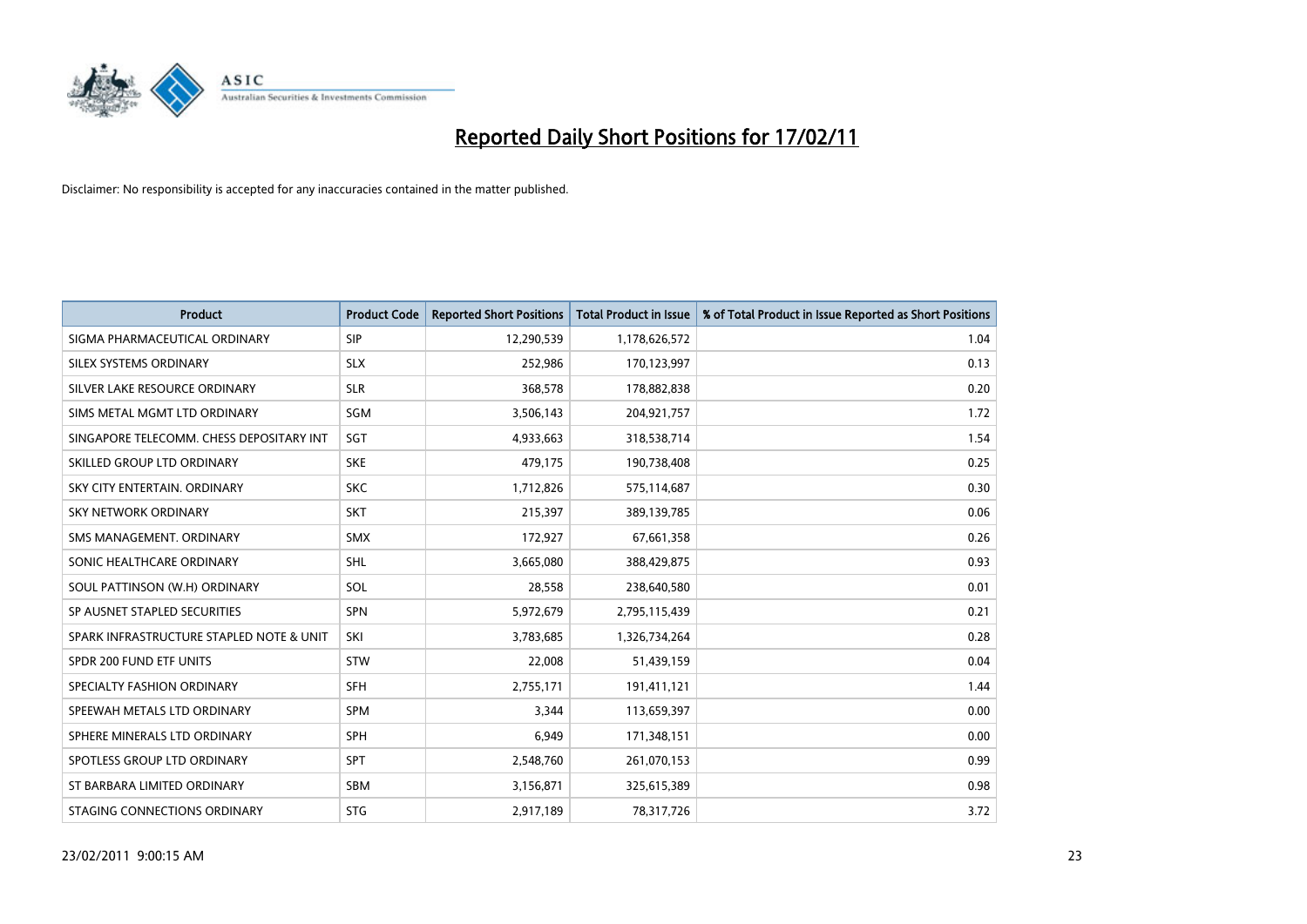

| <b>Product</b>                       | <b>Product Code</b> | <b>Reported Short Positions</b> | <b>Total Product in Issue</b> | % of Total Product in Issue Reported as Short Positions |
|--------------------------------------|---------------------|---------------------------------|-------------------------------|---------------------------------------------------------|
| STANMORE COAL LTD ORDINARY           | <b>SMR</b>          | 17,231                          | 87,250,738                    | 0.02                                                    |
| STARPHARMA HOLDINGS ORDINARY         | SPL                 | 4,648                           | 243,893,268                   | 0.00                                                    |
| STH AMERICAN COR LTD ORDINARY        | SAY                 | 9,200                           | 233,651,371                   | 0.00                                                    |
| STH CRS ELECT ENGNR ORDINARY         | <b>SXE</b>          | 14,781                          | 124,178,939                   | 0.01                                                    |
| STHN CROSS MEDIA ORDINARY            | SXL                 | 746,470                         | 378,827,750                   | 0.20                                                    |
| STOCKLAND UNITS/ORD STAPLED          | SGP                 | 10,620,461                      | 2,383,036,717                 | 0.45                                                    |
| STRAITS RES LTD. ORDINARY            | SRO                 | 1,676,922                       | 316, 342, 835                 | 0.52                                                    |
| STW COMMUNICATIONS ORDINARY          | SGN                 | 264,969                         | 364,310,964                   | 0.07                                                    |
| SUNCORP GROUP LTD ORDINARY           | <b>SUN</b>          | 3,574,622                       | 1,281,390,524                 | 0.27                                                    |
| SUNDANCE RESOURCES ORDINARY          | SDL                 | 13,170,453                      | 2,712,151,668                 | 0.47                                                    |
| SUNLAND GROUP LTD ORDINARY           | <b>SDG</b>          | 74,590                          | 225,572,921                   | 0.03                                                    |
| SUPER RET REP LTD ORDINARY           | <b>SUL</b>          | 127,305                         | 129,039,842                   | 0.09                                                    |
| SWICK MINING ORDINARY                | <b>SWK</b>          | 242,448                         | 236,724,970                   | 0.10                                                    |
| SYMEX HOLDINGS ORDINARY              | <b>SYM</b>          | 6,633                           | 125,037,628                   | 0.01                                                    |
| <b>TABCORP HOLDINGS LTD ORDINARY</b> | <b>TAH</b>          | 1,238,922                       | 684,918,140                   | 0.16                                                    |
| <b>TALENT2 INTERNATION ORDINARY</b>  | <b>TWO</b>          | 7                               | 141,787,000                   | 0.00                                                    |
| TALISMAN MINING ORDINARY             | <b>TLM</b>          | 15,847                          | 130,438,627                   | 0.01                                                    |
| TANAMI GOLD NL ORDINARY              | <b>TAM</b>          | 22,021                          | 260,947,676                   | 0.01                                                    |
| TAP OIL LIMITED ORDINARY             | <b>TAP</b>          | 1,251,808                       | 240,967,311                   | 0.53                                                    |
| TASSAL GROUP LIMITED ORDINARY        | <b>TGR</b>          | 31,952                          | 146,304,404                   | 0.02                                                    |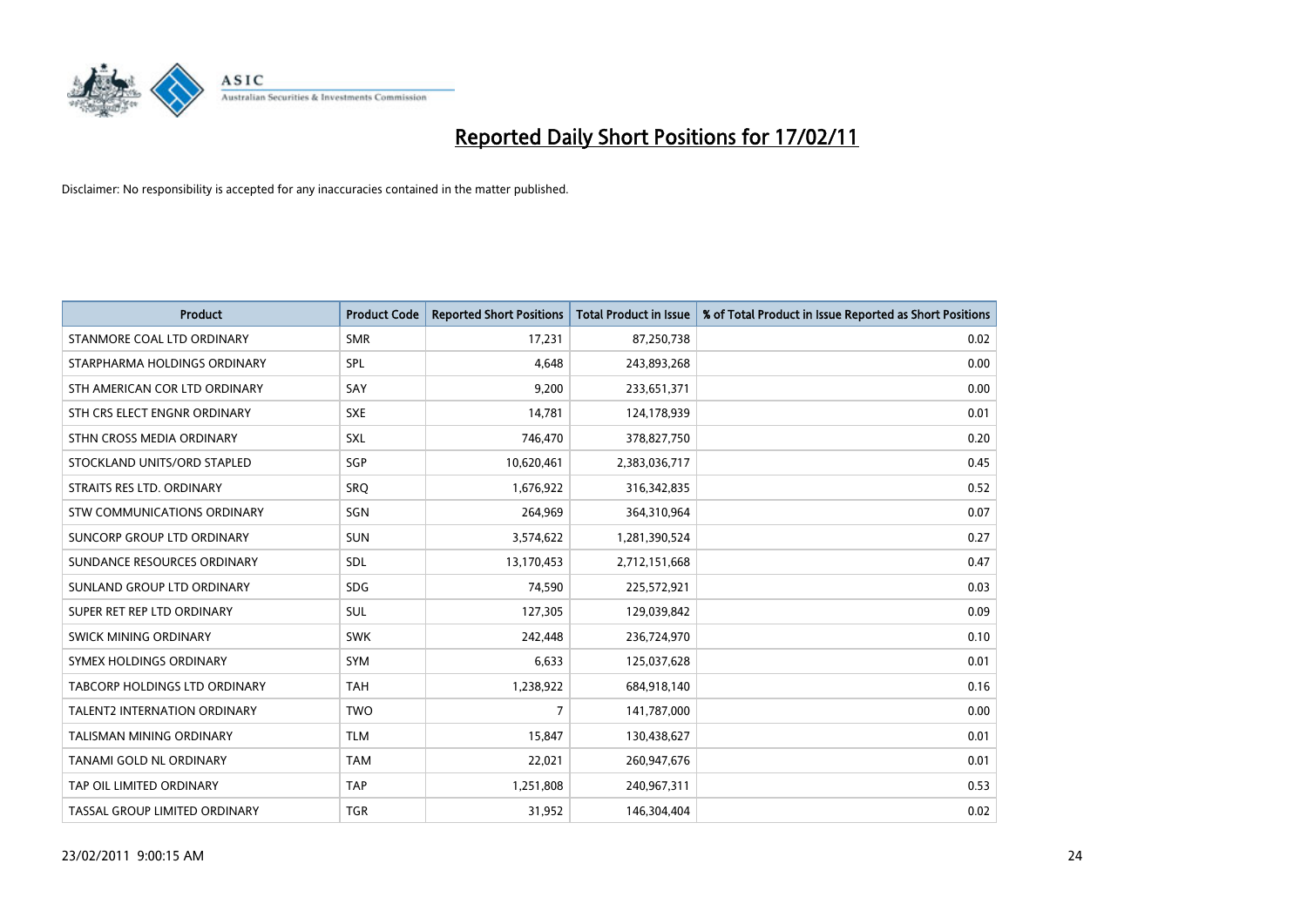

| <b>Product</b>                   | <b>Product Code</b> | <b>Reported Short Positions</b> | Total Product in Issue | % of Total Product in Issue Reported as Short Positions |
|----------------------------------|---------------------|---------------------------------|------------------------|---------------------------------------------------------|
| <b>TATTS GROUP LTD ORDINARY</b>  | <b>TTS</b>          | 24,823,625                      | 1,300,888,465          | 1.90                                                    |
| TELECOM CORPORATION ORDINARY     | <b>TEL</b>          | 17,795,240                      | 1,924,622,088          | 0.93                                                    |
| TELSTRA CORPORATION, ORDINARY    | <b>TLS</b>          | 58,009,291                      | 12,443,074,357         | 0.46                                                    |
| TEN NETWORK HOLDINGS ORDINARY    | <b>TEN</b>          | 18,842,373                      | 1,045,236,720          | 1.83                                                    |
| TERANGA GOLD CORP CDI 1:1        | <b>TGZ</b>          | 310,857                         | 149,817,696            | 0.20                                                    |
| TERRAMIN AUSTRALIA, ORDINARY     | <b>TZN</b>          | 104,300                         | 167,315,574            | 0.06                                                    |
| TFS CORPORATION LTD ORDINARY     | <b>TFC</b>          | 64,248                          | 228,397,097            | 0.02                                                    |
| THE REJECT SHOP ORDINARY         | <b>TRS</b>          | 327,398                         | 26,033,570             | 1.27                                                    |
| THOR MINING PLC CHESS DEPOSITARY | <b>THR</b>          | 2,307                           | 240,235,256            | 0.00                                                    |
| THORN GROUP LIMITED ORDINARY     | <b>TGA</b>          | 50,748                          | 129,858,924            | 0.04                                                    |
| THUNDELARRA EXPLOR, ORDINARY     | <b>THX</b>          | 4,406                           | 153,414,483            | 0.00                                                    |
| <b>TIGER RESOURCES ORDINARY</b>  | <b>TGS</b>          | 163,189                         | 597,523,151            | 0.03                                                    |
| TIMBERCORP LIMITED ORDINARY      | <b>TIM</b>          | 90,074                          | 352,071,429            | 0.02                                                    |
| <b>TISHMAN SPEYER UNITS</b>      | <b>TSO</b>          | 92,769                          | 338,440,904            | 0.03                                                    |
| TNG LIMITED ORDINARY             | <b>TNG</b>          | 4,321                           | 258,055,076            | 0.00                                                    |
| TOLL HOLDINGS LTD ORDINARY       | <b>TOL</b>          | 17,128,733                      | 706,577,616            | 2.43                                                    |
| TORO ENERGY LIMITED ORDINARY     | <b>TOE</b>          | 35,404                          | 964,936,676            | 0.00                                                    |
| TOWER AUSTRALIA ORDINARY         | <b>TAL</b>          | 242,336                         | 419,652,394            | 0.06                                                    |
| <b>TOWER LIMITED ORDINARY</b>    | <b>TWR</b>          | 690,119                         | 263,603,448            | 0.26                                                    |
| TOX FREE SOLUTIONS ORDINARY      | <b>TOX</b>          | 88,205                          | 91,855,500             | 0.09                                                    |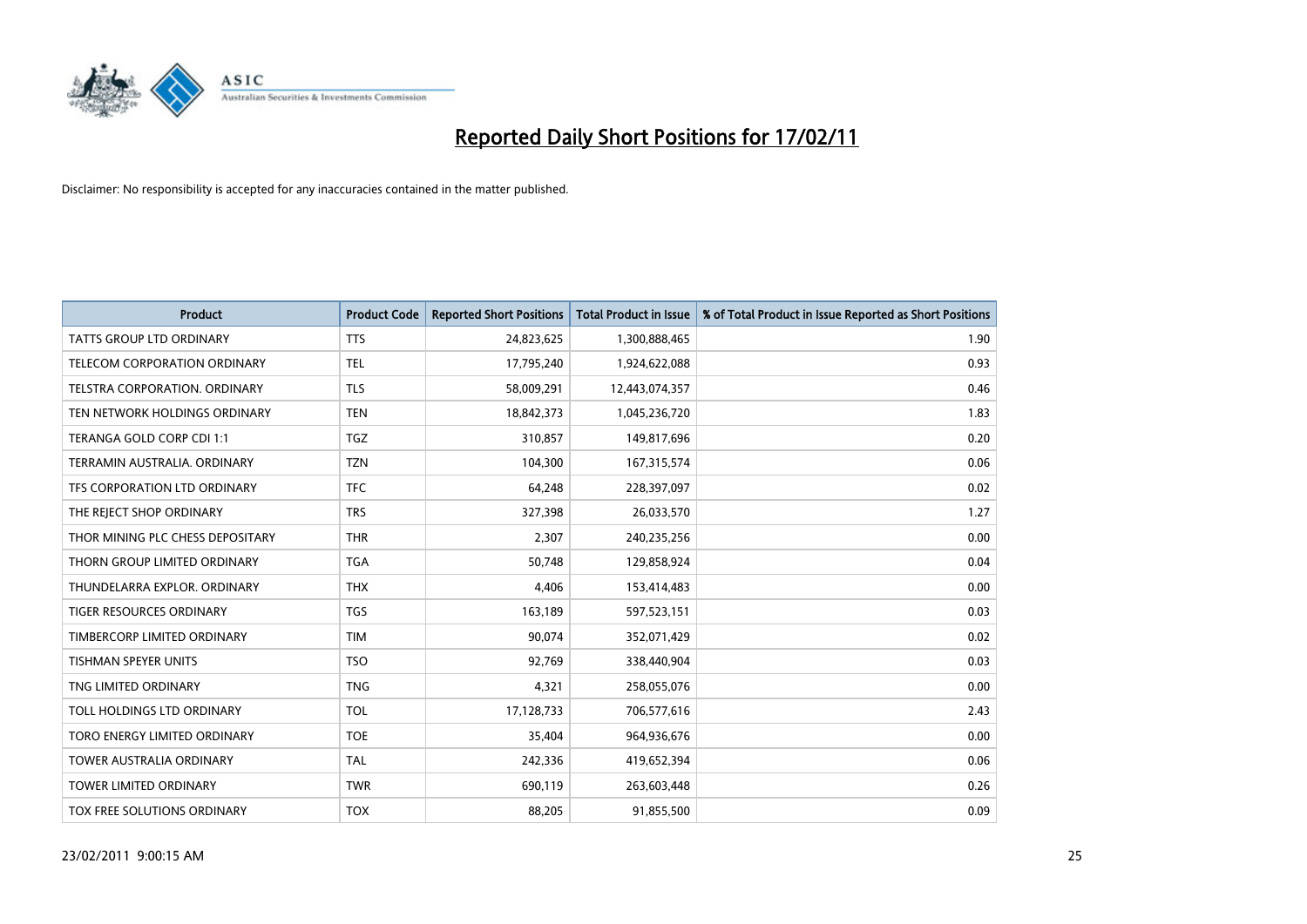

| <b>Product</b>                            | <b>Product Code</b> | <b>Reported Short Positions</b> | Total Product in Issue | % of Total Product in Issue Reported as Short Positions |
|-------------------------------------------|---------------------|---------------------------------|------------------------|---------------------------------------------------------|
| TPG TELECOM LIMITED ORDINARY              | <b>TPM</b>          | 3,572,385                       | 775,522,421            | 0.45                                                    |
| TRANSFIELD SERV INFR STAPLED SECURITIES   | <b>TSI</b>          | 655,303                         | 434,862,971            | 0.15                                                    |
| <b>TRANSFIELD SERVICES ORDINARY</b>       | <b>TSE</b>          | 911,091                         | 549,715,957            | 0.16                                                    |
| TRANSPACIFIC INDUST. ORDINARY             | <b>TPI</b>          | 19,555,567                      | 960,638,735            | 2.03                                                    |
| TRANSURBAN GROUP TRIPLE STAPLED SEC.      | <b>TCL</b>          | 4,192,366                       | 1,441,290,633          | 0.30                                                    |
| TRINITY GROUP STAPLED SECURITIES          | <b>TCO</b>          | 3,419                           | 231,701,539            | 0.00                                                    |
| TROY RESOURCES NL ORDINARY                | <b>TRY</b>          | 14,745                          | 87,565,323             | 0.01                                                    |
| UGL LIMITED ORDINARY                      | <b>UGL</b>          | 5,167,467                       | 166,028,705            | 3.11                                                    |
| UNILIFE CORPORATION CDI US PROHIBITED     | <b>UNS</b>          | 213,530                         | 277,791,611            | 0.07                                                    |
| UXC LIMITED ORDINARY                      | <b>UXC</b>          | 471,081                         | 305,789,718            | 0.15                                                    |
| VALAD PROPERTY GROUP STAPLED US PROHIBIT. | <b>VPG</b>          | 4,059,070                       | 115,108,116            | 3.52                                                    |
| <b>VDM GROUP LIMITED ORDINARY</b>         | <b>VMG</b>          | 34,567                          | 193,127,749            | 0.02                                                    |
| <b>VENTURE MINERALS ORDINARY</b>          | <b>VMS</b>          | 97,632                          | 220,943,592            | 0.04                                                    |
| <b>VIRGIN BLUE HOLDINGS ORDINARY</b>      | <b>VBA</b>          | 15,578,364                      | 2,210,197,600          | 0.70                                                    |
| <b>VISION GROUP HLDGS ORDINARY</b>        | <b>VGH</b>          | 78,000                          | 73,583,806             | 0.11                                                    |
| <b>VITA GROUP LTD ORDINARY</b>            | <b>VTG</b>          | 75,190                          | 142,499,800            | 0.05                                                    |
| VITERRA INC CDI 1:1                       | <b>VTA</b>          | 3,828                           | 68,629,939             | 0.01                                                    |
| VNGD US TOTAL MARKET CDI 1:1              | <b>VTS</b>          | 50,000                          | 388,002                | 12.89                                                   |
| <b>WATPAC LIMITED ORDINARY</b>            | <b>WTP</b>          | 29,423                          | 183,341,382            | 0.01                                                    |
| <b>WDS LIMITED ORDINARY</b>               | <b>WDS</b>          | 23,988                          | 143,107,458            | 0.02                                                    |